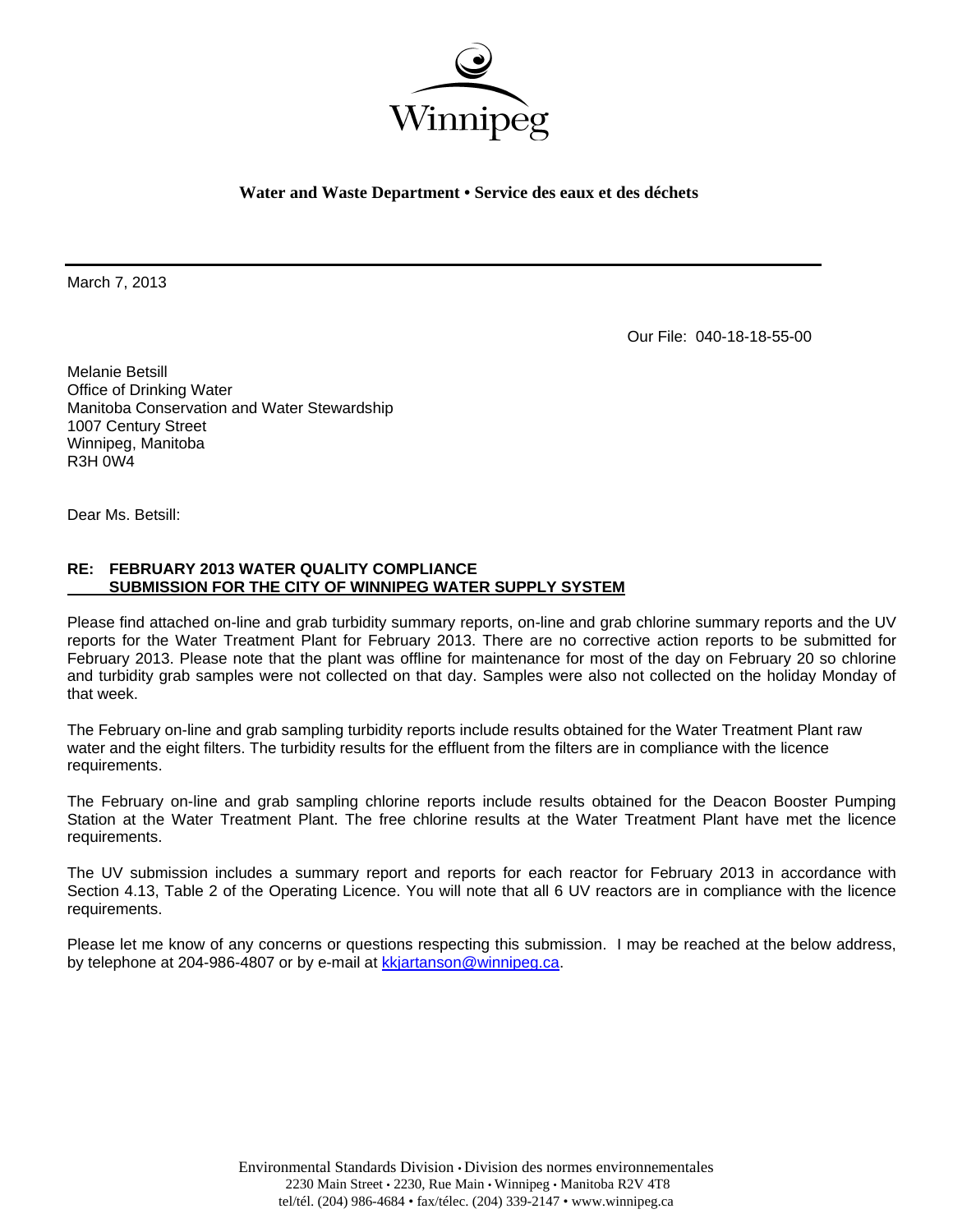Thanks for your ongoing cooperation and understanding in this matter.

Yours sincerely,

*Original signed by:* 

K.J.T. Kjartanson, P.Eng. Manager of Environmental Standards

KJTK:rg **Attachments** 

c: Dr. L. Richards, Winnipeg Regional Health Authority Dr. S. Roberecki, Manitoba Health D.P. Sacher, P.Eng (e-mail) G. Patton, P.Eng. T. Josephson, P.Eng. A.J. Weremy, P.Eng S. Fletcher (e-mail)

N:\Compliance Reporting\Submittal Letters\2013\ODW- Letters\Betsill Water February 2013.doc

Embrace the spirit . Vivez l'esprit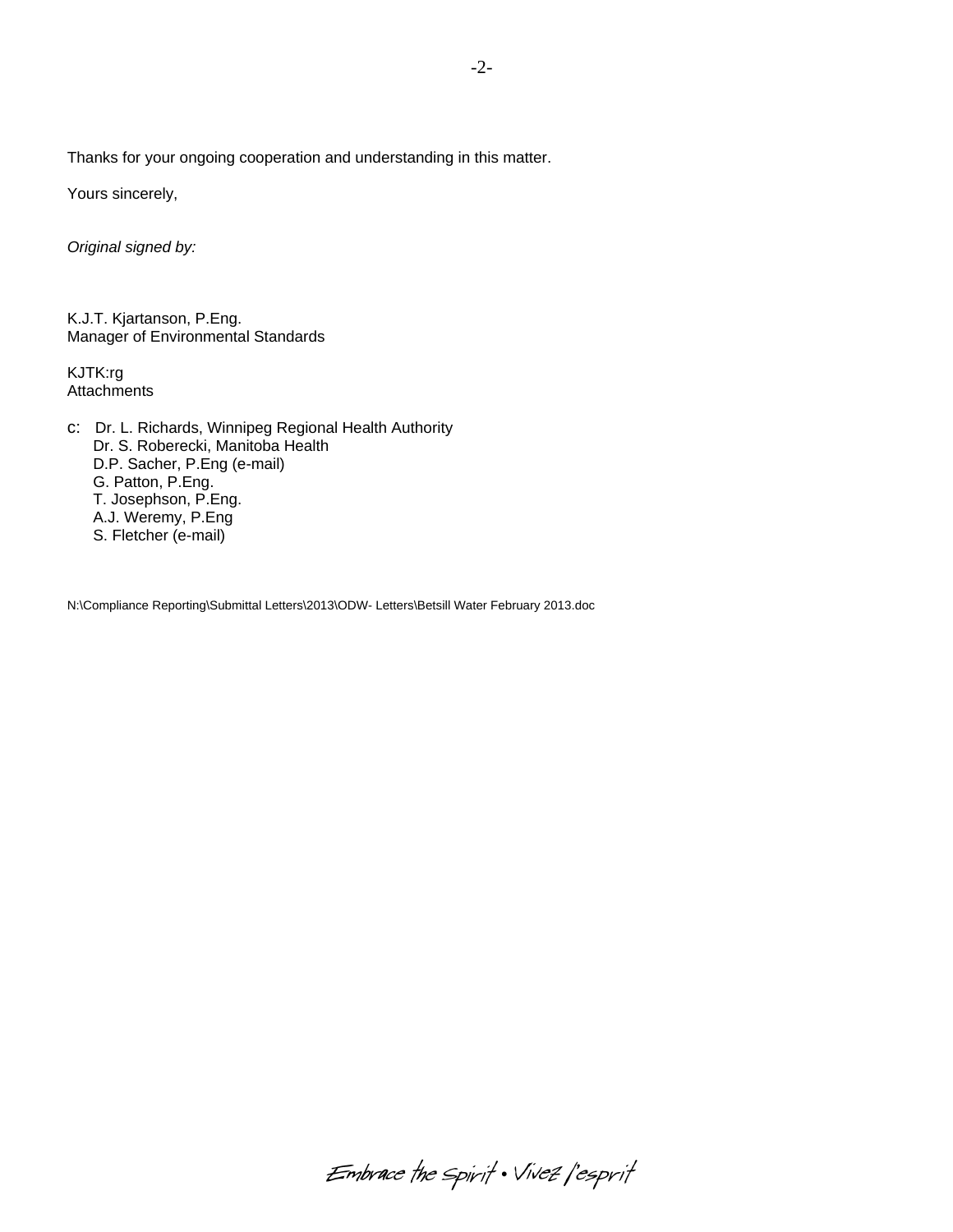

# WATER AND WASTE DEPARTMENT ENVIRONMENTAL STANDARDS DIVISION

| WATER TREATMENT PLANT CHLORINE GRAB MONITORING REPORT |                                |                                                          |                                |                                                          |
|-------------------------------------------------------|--------------------------------|----------------------------------------------------------|--------------------------------|----------------------------------------------------------|
| Water System Code: 252.00<br>Licence No. PWS-09-412 A |                                | <b>Deacon Booster Pumping</b><br><b>Station Branch 1</b> |                                | <b>Deacon Booster Pumping</b><br><b>Station Branch 2</b> |
| <b>Date</b>                                           | <b>Free Chlorine</b><br>(mg/L) | <b>Total Chlorine</b><br>(mg/L)                          | <b>Free Chlorine</b><br>(mg/L) | <b>Total Chlorine</b><br>(mg/L)                          |
| 01-Feb-2013                                           | 1.15                           | 1.30                                                     | 1.25                           | 1.37                                                     |
| 02-Feb-2013                                           | <b>NS</b>                      | <b>NS</b>                                                | <b>NS</b>                      | <b>NS</b>                                                |
| 03-Feb-2013                                           | <b>NS</b>                      | <b>NS</b>                                                | <b>NS</b>                      | <b>NS</b>                                                |
| 04-Feb-2013                                           | 1.00                           | 1.20                                                     | 1.05                           | 1.29                                                     |
| 05-Feb-2013                                           | 0.94                           | 1.15                                                     | 0.96                           | 1.18                                                     |
| 06-Feb-2013                                           | 0.92                           | 1.15                                                     | 0.91                           | 1.19                                                     |
| 07-Feb-2013                                           | 1.03                           | 1.29                                                     | 0.95                           | 1.17                                                     |
| 08-Feb-2013                                           | 1.01                           | 1.31                                                     | 0.98                           | 1.15                                                     |
| 09-Feb-2013                                           | <b>NS</b>                      | <b>NS</b>                                                | <b>NS</b>                      | <b>NS</b>                                                |
| 10-Feb-2013                                           | <b>NS</b>                      | <b>NS</b>                                                | <b>NS</b>                      | <b>NS</b>                                                |
| 11-Feb-2013                                           | 1.15                           | 1.37                                                     | 1.16                           | 1.39                                                     |
| 12-Feb-2013                                           | 1.25                           | 1.38                                                     | 1.22                           | 1.39                                                     |
| 13-Feb-2013                                           | 1.10                           | 1.26                                                     | 1.09                           | 1.27                                                     |
| 14-Feb-2013                                           | 1.08                           | 1.25                                                     | 1.18                           | 1.29                                                     |
| 15-Feb-2013                                           | 1.03                           | 1.27                                                     | 1.09                           | 1.30                                                     |
| 16-Feb-2013                                           | <b>NS</b>                      | <b>NS</b>                                                | <b>NS</b>                      | <b>NS</b>                                                |
| 17-Feb-2013                                           | <b>NS</b>                      | <b>NS</b>                                                | <b>NS</b>                      | <b>NS</b>                                                |
| 18-Feb-2013                                           | <b>NS</b>                      | <b>NS</b>                                                | <b>NS</b>                      | <b>NS</b>                                                |
| 19-Feb-2013                                           | 1.10                           | 1.41                                                     | 1.15                           | 1.34                                                     |
| 20-Feb-2013                                           | <b>OL</b>                      | <b>OL</b>                                                | OL                             | <b>OL</b>                                                |
| 21-Feb-2013                                           | 1.01                           | 1.22                                                     | 1.02                           | 1.18                                                     |
| 22-Feb-2013                                           | 1.18                           | 1.36                                                     | 1.14                           | 1.33                                                     |
| 23-Feb-2013                                           | <b>NS</b>                      | <b>NS</b>                                                | <b>NS</b>                      | <b>NS</b>                                                |
| 24-Feb-2013                                           | <b>NS</b>                      | <b>NS</b>                                                | <b>NS</b>                      | <b>NS</b>                                                |
| 25-Feb-2013                                           | 1.26                           | 1.46                                                     | 1.13                           | 1.31                                                     |
| 26-Feb-2013                                           | 1.20                           | 1.41                                                     | 1.11                           | 1.35                                                     |
| 27-Feb-2013                                           | 1.05                           | 1.32                                                     | 1.02                           | 1.16                                                     |
| 28-Feb-2013                                           | 1.23                           | 1.40                                                     | 1.17                           | 1.31                                                     |
| Total number of measurements taken, A:                | 18                             |                                                          | 18                             |                                                          |
| Chlorine Standard for Monitoring Location (mg/L):     | 0.50                           |                                                          | 0.50                           |                                                          |
| Number of measurements meeting standard, B:           | 18                             |                                                          | 18                             |                                                          |
| Compliance with Chlorine Standard, C= B/A X 100%:     | 100%                           |                                                          | 100%                           |                                                          |

NS: No Sample NA: Not Analyzed OL: Off-Line

## $Comments:$

| <b>Report Compiled By:</b> | J. Jones |
|----------------------------|----------|
|                            |          |

OL: On February 20, 2013 there was a scheduled plant shutdown which resulted in the plant being off-line at the time of sampling.

| <b>Approved in LIMS By:</b> |
|-----------------------------|
|-----------------------------|

**4-Mar-13**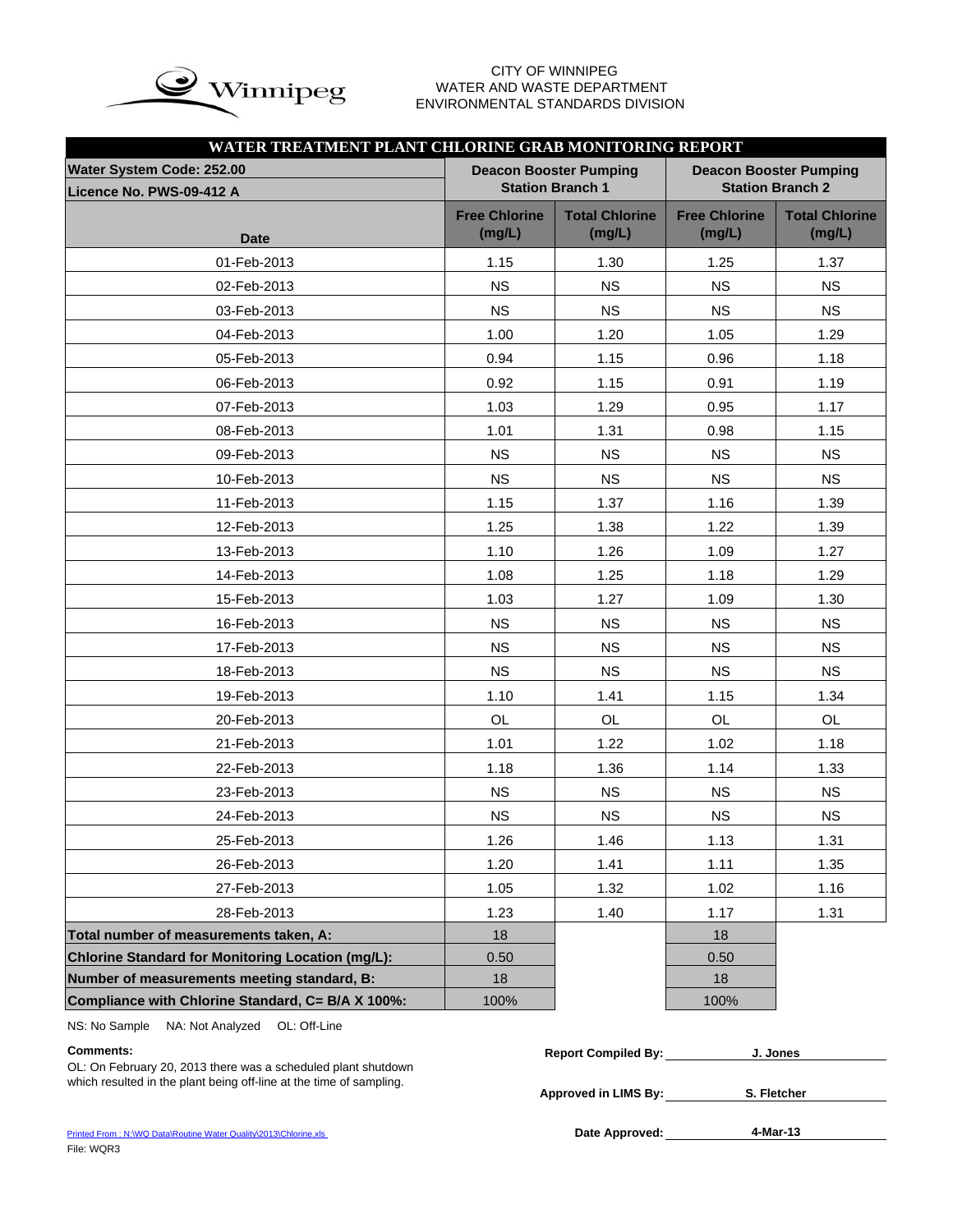

# **City of Winnipeg**

Water and Waste Department Water Services Division

# WATER TREATMENT PLANT FREE CHLORINE ON-LINE MONITORING REPORT Deacon Booster Pumping Station

| Water System Code:     | 252.00              |
|------------------------|---------------------|
| Licence Number:        | <b>PWS-09-412 A</b> |
| <b>Report Created:</b> | 01 March 2013       |

Report Period: February 2013

|                                             |         | <b>BRANCH1</b><br>[mg/L] |         | <b>BRANCH2</b><br>[mg/L] |
|---------------------------------------------|---------|--------------------------|---------|--------------------------|
| Date                                        | Average | Minimum                  | Average | Minimum                  |
| 1/02/2013                                   | 1.09    | 1.00                     | 1.14    | 1.07                     |
| 2/02/2013                                   | 1.14    | 1.06                     | 1.19    | 1.11                     |
| 3/02/2013                                   | 1.10    | 0.93                     | 1.12    | 0.96                     |
| 4/02/2013                                   | 1.00    | 0.94                     | 1.00    | 0.93                     |
| 5/02/2013                                   | 0.95    | 0.88                     | 0.90    | 0.81                     |
| 6/02/2013                                   | 0.95    | 0.86                     | 0.84    | 0.77                     |
| 7/02/2013                                   | 1.05    | 0.94                     | 0.85    | 0.81                     |
| 8/02/2013                                   | 1.09    | 1.01                     | 0.88    | 0.82                     |
| 9/02/2013                                   | 1.13    | 1.01                     | 0.93    | 0.88                     |
| 10/02/2013                                  | 1.15    | 1.08                     | 0.99    | 0.92                     |
| 11/02/2013                                  | 1.14    | 1.07                     | 1.03    | 0.99                     |
| 12/02/2013                                  | 1.08    | 0.88                     | 1.05    | 0.87                     |
| 13/02/2013                                  | 0.94    | 0.81                     | 0.92    | 0.80                     |
| 14/02/2013                                  | 1.02    | 0.95                     | 1.00    | 0.97                     |
| 15/02/2013                                  | 1.03    | 0.97                     | 1.03    | 0.98                     |
| 16/02/2013                                  | 1.06    | 0.97                     | 1.05    | 0.99                     |
| 17/02/2013                                  | 1.10    | 1.00                     | 1.07    | 1.03                     |
| 18/02/2013                                  | 1.14    | 1.06                     | 1.07    | 1.02                     |
| 19/02/2013                                  | 1.24    | 1.15                     | 1.10    | 1.05                     |
| 20/02/2013                                  | 1.18    | 0.78                     | 1.01    | 0.65                     |
| 21/02/2013                                  | 1.17    | 0.96                     | 1.10    | 0.88                     |
| 22/02/2013                                  | 1.11    | 1.01                     | 1.06    | 0.93                     |
| 23/02/2013                                  | 1.02    | 0.87                     | 0.92    | 0.77                     |
| 24/02/2013                                  | 1.19    | 0.86                     | 1.06    | 0.76                     |
| 25/02/2013                                  | 1.20    | 0.85                     | 1.12    | 0.81                     |
| 26/02/2013                                  | 1.20    | 1.09                     | 1.14    | 1.03                     |
| 27/02/2013                                  | 1.17    | 0.87                     | 1.08    | 0.87                     |
| 28/02/2013                                  | 1.19    | 1.13                     | 1.10    | 1.03                     |
| Total Number of Measurements, A:            |         | 19441                    |         | 19441                    |
| Minimum Free Chlorine Standard:             |         | 0.50                     |         | 0.50                     |
| Number of Measurements Meeting Standard, B: |         | 19441                    |         | 19441                    |
| COMPLIANCE, $C = B/A \times 100\%$ :        |         | 100                      |         | 100                      |

File Path: N:\Water Treatment Branch\Administration\Reports\Regulatory Submissions\Chlorine\2013\02-February

Submitted By (Print): D.Merredew Submitted By (Print): D.Merredew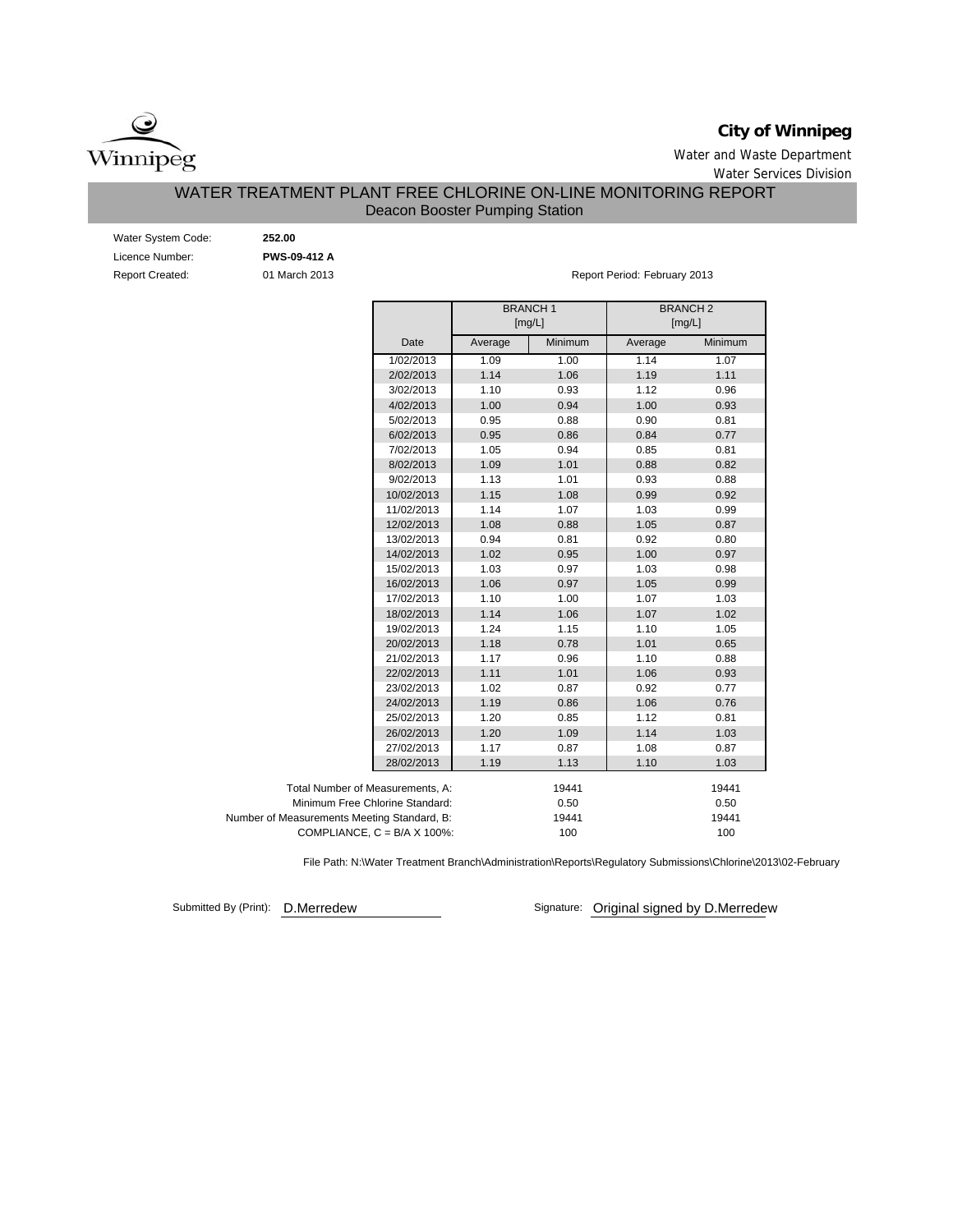

### CITY OF WINNIPEG ULLI UF VILNING LU<br>WATER AND WASTE DEPARTMENT ENVIRONMENTAL STANDARDS DIVISION

# **WATER TREATMENT PLANT TURBIDITY GRAB MONITORING REPORT**

| Water System Code: 252.00                                | <b>Turbidity (NTU)</b> |           |                 |                 |           |                 |                     |                 |                 |  |  |  |  |  |
|----------------------------------------------------------|------------------------|-----------|-----------------|-----------------|-----------|-----------------|---------------------|-----------------|-----------------|--|--|--|--|--|
| Licence No. PWS-09-412RR                                 |                        |           |                 |                 |           |                 |                     |                 |                 |  |  |  |  |  |
| <b>Date</b>                                              | <b>Raw Water</b>       | Filter 1  | <b>Filter 2</b> | <b>Filter 3</b> | Filter 4  | <b>Filter 5</b> | Filter <sub>6</sub> | <b>Filter 7</b> | <b>Filter 8</b> |  |  |  |  |  |
| 01-Feb-2013                                              | 0.43                   | 0.08      | 0.09            | <b>OL</b>       | 0.06      | <b>OL</b>       | 0.10                | 0.07            | 0.07            |  |  |  |  |  |
| 02-Feb-2013                                              | <b>NS</b>              | <b>NS</b> | <b>NS</b>       | <b>NS</b>       | <b>NS</b> | <b>NS</b>       | <b>NS</b>           | <b>NS</b>       | <b>NS</b>       |  |  |  |  |  |
| 03-Feb-2013                                              | <b>NS</b>              | <b>NS</b> | <b>NS</b>       | <b>NS</b>       | <b>NS</b> | <b>NS</b>       | <b>NS</b>           | <b>NS</b>       | <b>NS</b>       |  |  |  |  |  |
| 04-Feb-2013                                              | 0.40                   | 0.06      | 0.05            | 0.06            | 0.08      | 0.05            | OL                  | 0.05            | OL              |  |  |  |  |  |
| 05-Feb-2013                                              | 0.40                   | OL        | OL              | 0.07            | 0.05      | 0.05            | 0.05                | 0.08            | 0.05            |  |  |  |  |  |
| 06-Feb-2013                                              | 0.47                   | 0.09      | 0.06            | < 0.05          | 0.07      | OL              | OL                  | 0.05            | 0.10            |  |  |  |  |  |
| 07-Feb-2013                                              | 0.52                   | OL        | 0.10            | 0.07            | OL        | 0.07            | 0.07                | 0.08            | 0.08            |  |  |  |  |  |
| 08-Feb-2013                                              | 0.52                   | 0.06      | 0.10            | OL              | 0.05      | 0.08            | 0.06                | OL              | 0.06            |  |  |  |  |  |
| 09-Feb-2013                                              | <b>NS</b>              | NS.       | ΝS              | ΝS              | NS        | NS.             | ΝS                  | ΝS              | NS.             |  |  |  |  |  |
| 10-Feb-2013                                              | <b>NS</b>              | <b>NS</b> | <b>NS</b>       | <b>NS</b>       | <b>NS</b> | <b>NS</b>       | <b>NS</b>           | <b>NS</b>       | <b>NS</b>       |  |  |  |  |  |
| 11-Feb-2013                                              | 0.42                   | 0.09      | OL              | OL              | 0.15      | 0.08            |                     |                 |                 |  |  |  |  |  |
| 12-Feb-2013                                              | 0.37                   | OL        | OL              | 0.10            | 0.06      | 0.08            | 0.09                | 0.07            | 0.06            |  |  |  |  |  |
| 13-Feb-2013                                              | 0.41                   | 0.06      | 0.06            | OL              | 0.10      | OL              | 0.10                | 0.06            | 0.07            |  |  |  |  |  |
| 14-Feb-2013                                              | 0.36                   | OL        | 0.08            | 0.12            | OL        | 0.15            | 0.06                | 0.08            | 0.08            |  |  |  |  |  |
| 15-Feb-2013                                              | 0.40                   | 0.09      | OL              | OL              | 0.10      | 0.08            | 0.08                | 0.06            | 0.09            |  |  |  |  |  |
| 16-Feb-2013                                              | <b>NS</b>              | <b>NS</b> | <b>NS</b>       | <b>NS</b>       | <b>NS</b> | <b>NS</b>       | <b>NS</b>           | <b>NS</b>       | <b>NS</b>       |  |  |  |  |  |
| 17-Feb-2013                                              | <b>NS</b>              | <b>NS</b> | <b>NS</b>       | <b>NS</b>       | <b>NS</b> | <b>NS</b>       | <b>NS</b>           | <b>NS</b>       | NS              |  |  |  |  |  |
| 18-Feb-2013                                              | <b>NS</b>              | <b>NS</b> | <b>NS</b>       | ΝS              | NS        | <b>NS</b>       | <b>NS</b>           | <b>NS</b>       | <b>NS</b>       |  |  |  |  |  |
| 19-Feb-2013                                              | 0.30                   | 0.11      | 0.10            | 0.09            | OL        | 0.17            | 0.07                | 0.14            | OL              |  |  |  |  |  |
| 20-Feb-2013                                              | OL                     | OL        | OL              | OL              | OL        | OL              | OL                  | OL              | OL              |  |  |  |  |  |
| 21-Feb-2013                                              | 0.33                   | 0.10      | 0.07            | 0.09            | 0.09      | 0.10            | OL                  | 0.11            | 0.11            |  |  |  |  |  |
| 22-Feb-2013                                              | 0.30                   | OL        | 0.09            | 0.09            | 0.09      | 0.08            | 0.09                | OL              | 0.12            |  |  |  |  |  |
| 23-Feb-2013                                              | <b>NS</b>              | <b>NS</b> | ΝS              | <b>NS</b>       | NS.       | NS.             | ΝS                  | ΝS              | NS.             |  |  |  |  |  |
| 24-Feb-2013                                              | <b>NS</b>              | <b>NS</b> | <b>NS</b>       | ΝS              | <b>NS</b> | <b>NS</b>       | <b>NS</b>           | <b>NS</b>       | <b>NS</b>       |  |  |  |  |  |
| 25-Feb-2013                                              | 0.35                   | 0.07      | OL              | 0.11            | 0.07      | 0.09            | 0.08                | OL              | 0.10            |  |  |  |  |  |
| 26-Feb-2013                                              | 0.40                   | 0.15      | 0.08            | 0.08            | 0.09      | 0.08            | OL                  | 0.07            | OL              |  |  |  |  |  |
| 27-Feb-2013                                              | 0.34                   | OL        | 0.09            | 0.10            | OL        | 0.29            | 0.08                | 0.10            | 0.08            |  |  |  |  |  |
| 28-Feb-2013                                              | 0.46                   | 0.09      | 0.08            | OL              | 0.18      | 0.07            | OL                  | 0.10            | 0.10            |  |  |  |  |  |
| Total number of measurements taken, A:                   |                        | 12        | 14              | 13              | 14        | 14              | 12                  | 15              | 15              |  |  |  |  |  |
| <b>Turbidity Standard for Monitoring Location (NTU):</b> |                        | 0.30      | 0.30            | 0.30            | 0.30      | 0.30            | 0.30                | 0.30            | 0.30            |  |  |  |  |  |
| Number of measurements meeting standard, B:              |                        | 12        | 14              | 13              | 14        | 14              | 12                  | 15              | 15              |  |  |  |  |  |
| Compliance with Turbidity Standard, C= B/A X 100%:       |                        | 100%      | 100%            | 100%            | 100%      | 100%            | 100%                | 100%            | 100%            |  |  |  |  |  |

NS: No Sample NA: Not Analyzed OL: Off-Line

OL: On February 20, 2013 there was a scheduled plant shutdown which resulted in the plant being off-line at the time of sampling.

Printed From : N:\WQ Data\Routine Water Quality\2013\Turbidity.xls File: WQR3

| <b>Comments:</b>                                                                                                                                                                                                                                                                                                                                                    | <b>Report Compiled By:</b> | J. Jones |  |
|---------------------------------------------------------------------------------------------------------------------------------------------------------------------------------------------------------------------------------------------------------------------------------------------------------------------------------------------------------------------|----------------------------|----------|--|
| $\bigcap$ is $\bigcap$ . Extensions $\bigcap$ $\bigcap$ $\bigcap$ $\bigcap$ $\bigcap$ $\bigcap$ $\bigcap$ $\bigcap$ $\bigcap$ $\bigcap$ $\bigcap$ $\bigcap$ $\bigcap$ $\bigcap$ $\bigcap$ $\bigcap$ $\bigcap$ $\bigcap$ $\bigcap$ $\bigcap$ $\bigcap$ $\bigcap$ $\bigcap$ $\bigcap$ $\bigcap$ $\bigcap$ $\bigcap$ $\bigcap$ $\bigcap$ $\bigcap$ $\bigcap$ $\bigcap$ |                            |          |  |

**Approved in LIMS By: S. Fletcher**

Date Approved: 4-Mar-13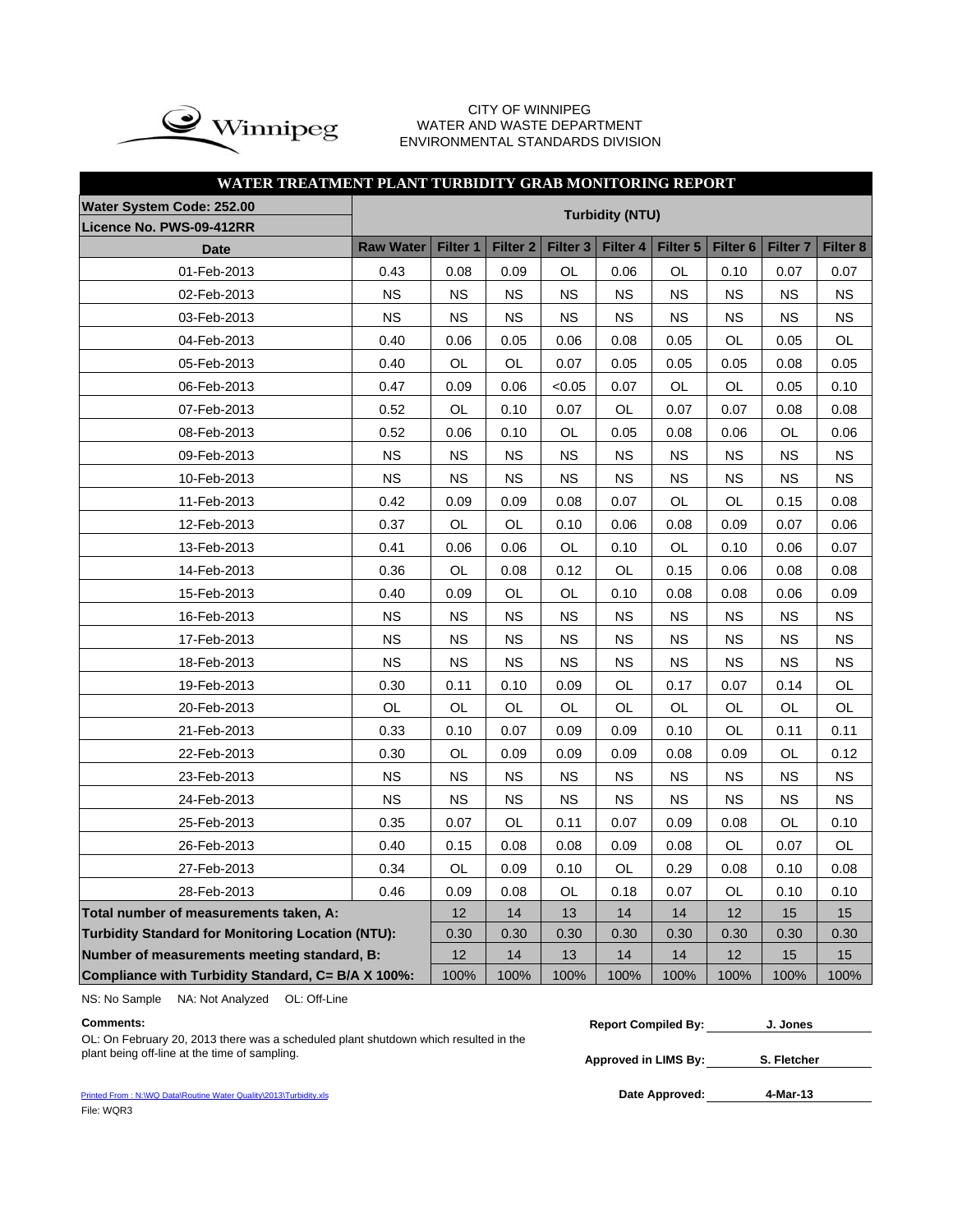

### **CITY OF WINNIPEG**

WATER AND WASTE DEPARTMENTWATER SERVICES DIVISION

 Water System Code: **252.00** Licence Number: **PWS-09-412 A**

|                                                     |                                                   |                               |           |         |      |           | WATER TREATMENT PLANT TURBIDITY ON-LINE MONITORING REPORT |           |      |           |      |           |      |           |      |           |      |           |
|-----------------------------------------------------|---------------------------------------------------|-------------------------------|-----------|---------|------|-----------|-----------------------------------------------------------|-----------|------|-----------|------|-----------|------|-----------|------|-----------|------|-----------|
|                                                     |                                                   | February 2013 Turbidity (NTU) |           |         |      |           |                                                           |           |      |           |      |           |      |           |      |           |      |           |
|                                                     |                                                   | Raw                           | Filter #1 |         |      | Filter #2 |                                                           | Filter #3 |      | Filter #4 |      | Filter #5 |      | Filter #6 |      | Filter #7 |      | Filter #8 |
|                                                     | Date                                              | Avg                           | Avg       | Max     | Avg  | Max       | Avg                                                       | Max       | Avg  | Max       | Avg  | Max       | Avg  | Max       | Avg  | Max       | Avg  | Max       |
|                                                     | 1/02/2013                                         | 0.41                          | 0.04      | 0.05    | 0.00 | 0.00      | 0.01                                                      | 0.06      | 0.04 | 0.05      | 0.03 | 0.07      | 0.03 | 0.06      | 0.03 | 0.08      | 0.01 | 0.04      |
|                                                     | 2/02/2013                                         | 0.39                          | 0.03      | 0.08    | 0.00 | 0.01      | 0.02                                                      | 0.03      | 0.02 | 0.08      | 0.03 | 0.09      | 0.02 | 0.07      | 0.05 | 0.06      | 0.01 | 0.04      |
|                                                     | 3/02/2013                                         | 0.39                          | 0.03      | 0.05    | 0.00 | 0.01      | 0.01                                                      | 0.06      | 0.03 | 0.04      | 0.04 | 0.08      | 0.04 | 0.06      | 0.03 | 0.07      | 0.01 | 0.02      |
|                                                     | 4/02/2013                                         | 0.38                          | 0.04      | 0.06    | 0.00 | 0.00      | 0.01                                                      | 0.03      | 0.03 | 0.07      | 0.03 | 0.07      | 0.02 | 0.06      | 0.04 | 0.05      | 0.01 | 0.04      |
|                                                     | 5/02/2013                                         | 0.37                          | 0.03      | 0.07    | 0.00 | 0.01      | 0.02                                                      | 0.05      | 0.02 | 0.05      | 0.05 | 0.07      | 0.03 | 0.05      | 0.03 | 0.07      | 0.01 | 0.02      |
|                                                     | 6/02/2013                                         | 0.36                          | 0.05      | 0.08    | 0.00 | 0.00      | 0.01                                                      | 0.05      | 0.03 | 0.06      | 0.03 | 0.08      | 0.02 | 0.06      | 0.03 | 0.14      | 0.01 | 0.03      |
|                                                     | 7/02/2013                                         | 0.35                          | 0.04      | 0.08    | 0.00 | 0.02      | 0.02                                                      | 0.03      | 0.02 | 0.06      | 0.04 | 0.05      | 0.03 | 0.04      | 0.06 | 0.09      | 0.00 | 0.03      |
|                                                     | 8/02/2013                                         | 0.34                          | 0.04      | 0.06    | 0.00 | 0.02      | 0.01                                                      | 0.05      | 0.03 | 0.04      | 0.03 | 0.10      | 0.03 | 0.05      | 0.04 | 0.08      | 0.01 | 0.02      |
|                                                     | 9/02/2013                                         | 0.34                          | 0.05      | 0.07    | 0.01 | 0.02      | 0.01                                                      | 0.02      | 0.02 | 0.05      | 0.03 | 0.06      | 0.02 | 0.06      | 0.06 | 0.08      | 0.00 | 0.03      |
|                                                     | 10/02/2013                                        | 0.33                          | 0.04      | 0.08    | 0.01 | 0.03      | 0.02                                                      | 0.05      | 0.02 | 0.04      | 0.05 | 0.07      | 0.04 | 0.09      | 0.04 | 0.09      | 0.01 | 0.01      |
|                                                     | 11/02/2013                                        | 0.32                          | 0.06      | 0.07    | 0.01 | 0.02      | 0.01                                                      | 0.03      | 0.03 | 0.05      | 0.03 | 0.09      | 0.03 | 0.06      | 0.05 | 0.08      | 0.01 | 0.03      |
|                                                     | 12/02/2013                                        | 0.32                          | 0.04      | 0.09    | 0.01 | 0.03      | 0.03                                                      | 0.06      | 0.02 | 0.06      | 0.05 | 0.07      | 0.04 | 0.05      | 0.06 | 0.10      | 0.00 | 0.01      |
|                                                     | 13/02/2013                                        | 0.31                          | 0.06      | 0.07    | 0.01 | 0.01      | 0.02                                                      | 0.06      | 0.03 | 0.05      | 0.04 | 0.10      | 0.03 | 0.17      | 0.04 | 0.10      | 0.01 | 0.03      |
|                                                     | 14/02/2013                                        | 0.31                          | 0.04      | 0.11    | 0.01 | 0.03      | 0.02                                                      | 0.03      | 0.02 | 0.07      | 0.04 | 0.06      | 0.02 | 0.05      | 0.07 | 0.09      | 0.00 | 0.03      |
|                                                     | 15/02/2013                                        | 0.30                          | 0.04      | 0.07    | 0.01 | 0.04      | 0.02                                                      | 0.07      | 0.03 | 0.05      | 0.05 | 0.08      | 0.05 | 0.06      | 0.05 | 0.12      | 0.01 | 0.03      |
|                                                     | 16/02/2013                                        | 0.30                          | 0.07      | 0.10    | 0.01 | 0.02      | 0.02                                                      | 0.04      | 0.04 | 0.09      | 0.04 | 0.10      | 0.04 | 0.09      | 0.08 | 0.10      | 0.02 | 0.07      |
|                                                     | 17/02/2013                                        | 0.30                          | 0.05      | 0.12    | 0.02 | 0.08      | 0.04                                                      | 0.09      | 0.03 | 0.10      | 0.07 | 0.09      | 0.05 | 0.08      | 0.05 | 0.14      | 0.01 | 0.04      |
|                                                     | 18/02/2013                                        | 0.30                          | 0.06      | 0.08    | 0.01 | 0.06      | 0.03                                                      | 0.07      | 0.05 | 0.06      | 0.04 | 0.10      | 0.04 | 0.09      | 0.05 | 0.08      | 0.02 | 0.06      |
|                                                     | 19/02/2013                                        | 0.30                          | 0.05      | 0.12    | 0.01 | 0.04      | 0.03                                                      | 0.05      | 0.03 | 0.11      | 0.04 | 0.10      | 0.03 | 0.07      | 0.07 | 0.12      | 0.02 | 0.07      |
|                                                     | 20/02/2013                                        | 0.28                          | 0.03      | 0.10    | 0.01 | 0.12      | 0.04                                                      | 0.15      | 0.03 | 0.11      | 0.04 | 0.08      | 0.01 | 0.03      | 0.03 | 0.11      | 0.01 | 0.04      |
|                                                     | 21/02/2013                                        | 0.27                          | 0.05      | 0.07    | 0.01 | 0.02      | 0.02                                                      | 0.04      | 0.04 | 0.08      | 0.03 | 0.10      | 0.01 | 0.08      | 0.05 | 0.06      | 0.01 | 0.06      |
|                                                     | 22/02/2013                                        | 0.26                          | 0.03      | 0.10    | 0.02 | 0.06      | 0.04                                                      | 0.09      | 0.03 | 0.08      | 0.05 | 0.07      | 0.02 | 0.03      | 0.04 | 0.11      | 0.01 | 0.02      |
|                                                     | 23/02/2013                                        | 0.26                          | 0.05      | 0.06    | 0.01 | 0.07      | 0.03                                                      | 0.09      | 0.04 | 0.06      | 0.04 | 0.11      | 0.02 | 0.07      | 0.04 | 0.06      | 0.02 | 0.06      |
|                                                     | 24/02/2013                                        | 0.26                          | 0.04      | 0.10    | 0.02 | 0.05      | 0.04                                                      | 0.06      | 0.03 | 0.08      | 0.04 | 0.06      | 0.01 | 0.02      | 0.05 | 0.10      | 0.01 | 0.06      |
|                                                     | 25/02/2013                                        | 0.28                          | 0.04      | 0.08    | 0.01 | 0.09      | 0.03                                                      | 0.10      | 0.05 | 0.20      | 0.04 | 0.26      | 0.04 | 0.31      | 0.05 | 0.27      | 0.03 | 0.27      |
|                                                     | 26/02/2013                                        | 0.32                          | 0.06      | 0.11    | 0.01 | 0.02      | 0.03                                                      | 0.11      | 0.04 | 0.11      | 0.05 | 0.07      | 0.02 | 0.07      | 0.06 | 0.07      | 0.02 | 0.07      |
|                                                     | 27/02/2013                                        | 0.31                          | 0.04      | 0.23    | 0.03 | 0.35      | 0.07                                                      | 0.37      | 0.02 | 0.07      | 0.05 | 0.29      | 0.02 | 0.06      | 0.05 | 0.13      | 0.02 | 0.05      |
|                                                     | 28/02/2013                                        | 0.31                          | 0.06      | 0.08    | 0.01 | 0.05      | 0.04                                                      | 0.11      | 0.06 | 0.13      | 0.04 | 0.05      | 0.01 | 0.07      | 0.04 | 0.07      | 0.03 | 0.07      |
|                                                     | Total Number of Measurements Taken, A:            |                               |           | 12828   |      | 11739     |                                                           | 12954     |      | 9826      |      | 13239     |      | 12737     |      | 13242     |      | 12832     |
|                                                     | Turbidity Standard for Monitoring Location (NTU): |                               |           | 0.30    |      | 0.30      |                                                           | 0.30      |      | 0.30      |      | 0.30      |      | 0.30      |      | 0.30      |      | 0.30      |
|                                                     | Number of Measurements Meeting Standard, B:       |                               |           | 12828   |      | 11722     |                                                           | 12933     |      | 9826      |      | 13239     |      | 12736     |      | 13242     |      | 12832     |
| Compliance with Turbidity Standard, C = B/A X 100%: |                                                   |                               |           | 100.00% |      | 99.86%    |                                                           | 99.84%    |      | 100.00%   |      | 100.00%   |      | 99.99%    |      | 100.00%   |      | 100.00%   |

File Path: N:\Water Treatment Branch\Administration\Reports\Regulatory Submissions\Turbidity\2013\02-February

**Submitted By (Print): D.Merredew** 

Signature: Original signed by D.Merredew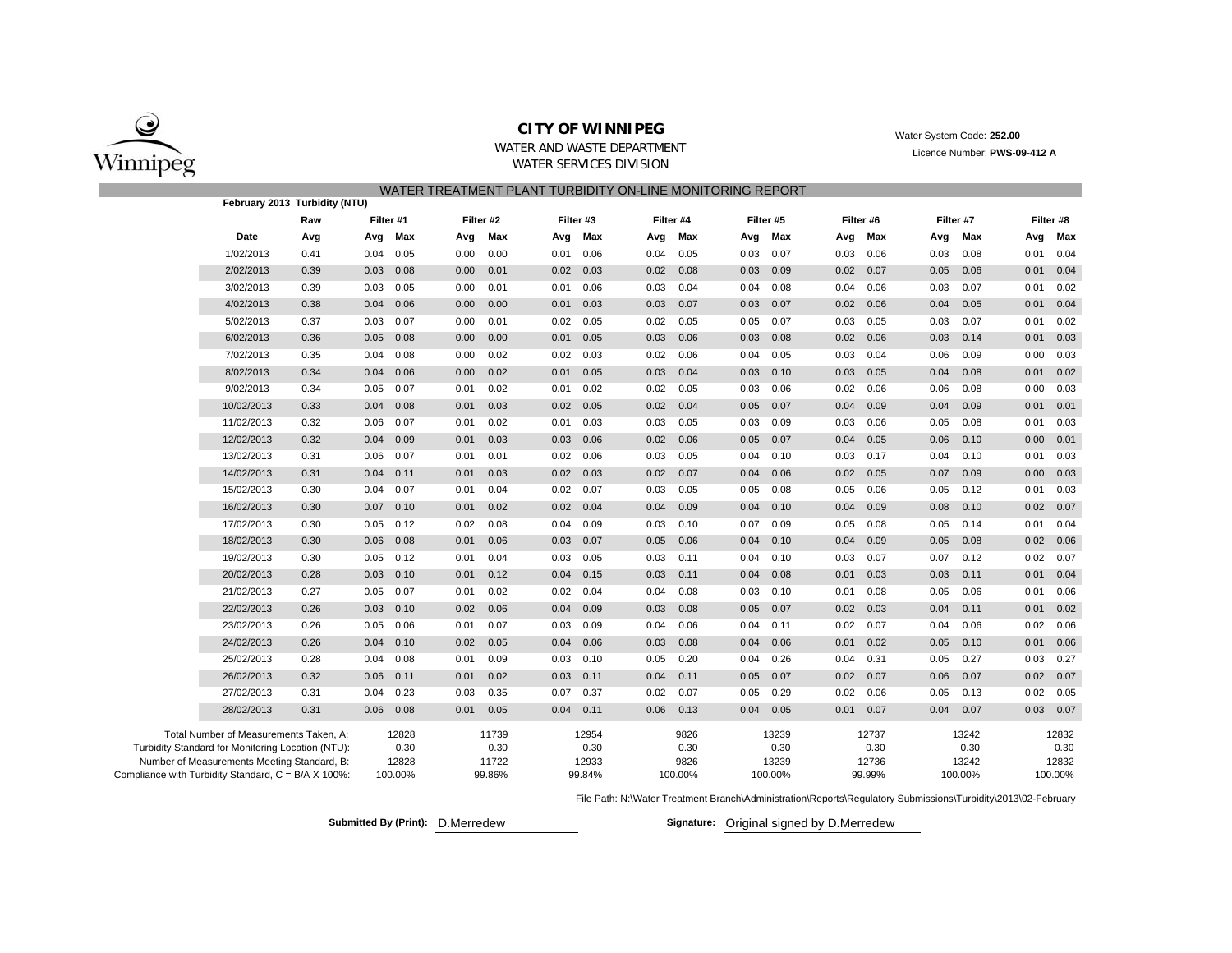

#### **CITY OF WINNIPEG**

 Water System Code: **252.00** Licence Number:**PWS-09-412 A**

WATER AND WASTE DEPARTMENTWATER SERVICES DIVISION

WATER TREATMENT PLANT UV REPORT

#### Report Period: **February 2013**

|           | Report Period:       |           | February 2013    |         |         |           |                  |        |        |          |                  |        |        |           |                   |        |        |           |                  |                      |       |           | Report Created:  |                      |                | Friday, March 01, 2013 |                   |         |         |                   |
|-----------|----------------------|-----------|------------------|---------|---------|-----------|------------------|--------|--------|----------|------------------|--------|--------|-----------|-------------------|--------|--------|-----------|------------------|----------------------|-------|-----------|------------------|----------------------|----------------|------------------------|-------------------|---------|---------|-------------------|
|           | <b>Transmittance</b> |           | <b>UVR-D100A</b> |         |         |           | <b>UVR-D200A</b> |        |        |          | <b>UVR-D300A</b> |        |        |           | <b>UVR-D400A</b>  |        |        |           | <b>UVR-D500A</b> |                      |       |           | UVR-D600A        |                      |                |                        | Total             |         |         | % Volume          |
| Date      |                      |           | Water Volume IML |         |         |           | Water Volume IML |        |        |          | Water Volume IML |        |        |           | Water Volume [ML] |        |        |           | Water Volume IML |                      |       |           | Water Volume [ML |                      |                |                        | Water Volume [ML] |         |         | <b>Treated To</b> |
|           |                      | Untreated | Below            | To      | Total   | Untreated | Below            | To     | Total  | Untreate | Below            | To     | Total  | Untreated | Below             | To     | Total  | Untreated | Below            | To                   | Total | Untreated | Below            | To                   | Total          | Untreated              | Below             | To      | Total   | Dose              |
| 1/02/201  | 94.91                | 0.00      | 0.32             | 58.65   | 58.97   | 0.00      | 0.00             | 0.00   | 0.01   | 0.00     | 0.00             | 67.61  | 67.    | 0.00      | 0.00              | 0.00   | 0.00   | 0.00      | 0.00             | 69.04                | 69.0  | 0.00      | 0.00             | 0.00                 | 0.00           | 0.00                   | 0.32              | 195.30  | 195.6   | 99.84             |
| 2/02/201  | 94.95                | 0.00      | 0.46             | 49.41   | 49.8    | 0.00      | 0.00             | 5.90   | 5.90   | 0.00     | 0.00             | 68.68  | 68.6   | 0.00      | 0.00              | 0.00   | 0.00   | 0.00      | 0.00             | 69.82                | 69.8  | 0.00      | 0.00             | 0.00                 | 0.00           | 0.00                   | 0.46              | 193.80  | 194.26  | 99.76             |
| 3/02/201  | 95.17                | 0.00      | 0.00             | 0.00    | 0.00    | 0.00      | 0.00             | 63.34  | 63.34  | 0.00     | 0.00             | 64.59  | 64.5   | 0.00      | 0.00              | 0.00   | 0.00   | 0.00      | 0.00             | 65.56                | 65.56 | 0.00      | 0.00             | 0.00                 | 0.00           | 0.00                   | 0.00              | 193.49  | 193.49  | 100.00            |
| 4/02/201  | 95.18                | 0.00      | 0.00             | 0.00    | 0.00    | 0.00      | 0.00             | 63.84  | 63.84  | 0.00     | 0.00             | 40.54  | 40.54  | 0.00      | 0.00              | 22.74  | 22.74  | 0.00      | 0.00             | 63.88                | 63.88 | 0.00      | 0.00             | 0.00                 | 0.00           | 0.00                   | 0.00              | 191.01  | 191.0   | 100,00            |
| 5/02/201  | 95.20                | 0.00      | 0.00             | 0.00    | 0.00    | 0.00      | 0.00             | 66.89  | 66.89  | 0.00     | 0.00             | 0.00   | 0.00   | 0.00      | 0.00              | 62.83  | 62.83  | 0.00      | 0.00             | 61.3                 | 61.3  | 0.00      | 0.00             | 0.00                 | 0.00           | 0.00                   | 0.00              | 191.03  | 191.03  | 100.00            |
| 6/02/201  | 95.25                | 0.00      | 0.00             | 0.00    | 0.00    | 0.00      | 0.00             | 66.91  | 66.9   | 0.00     | 0.00             | 0.00   | 0.00   | 0.00      | 0.00              | 63.06  | 63.06  | 0.00      | 0.00             | 60.37                | 60.37 | 0.00      | 0.00             | 0.00                 | 0.00           | 0.00                   | 0.00              | 190.34  | 190.34  | 100.00            |
| 7/02/201  | 95.20                | 0.00      | 0.00             | 0.00    | 0.00    | 0.00      | 0.00             | 83.73  | 83.7   | 0.00     | 0.00             | 0.00   |        | 0.00      | 0.00              | 4.50   |        | 0.00      | 0.00             | 40.63                | 40.6  | 0.00      | 0.00             | 62.49                | 62.49          | 0.00                   | 0.00              | 191.34  | 191.34  | 100.00            |
| 8/02/201  | 95.30                | 0.00      | 0.00             | 0.00    | 0.00    | 0.00      | 0.00             | 84.99  | 84.9   | 0.00     | 0.00             | 0.00   | 0.00   | 0.00      | 0.00              | 0.00   | 0.00   | 0.00      | 0.00             | 40.07                | 40.0  | 0.00      | 0.00             | 67.93                | 67.93          | 0.00                   | 0.00              | 192.99  | 192.99  | 100.00            |
| 9/02/201  | 95.22                | 0.00      | 0.00             | 0.00    | 0.00    | 0.00      | 0.00             | 84.99  | 84.99  | 0.00     | 0.00             | 0.00   | 0.00   | 0.00      | 0.00              | 0.00   | 0.00   | 0.00      | 0.00             | 40.56                | 40.56 | 0.00      | 0.00             | 67.45                | 67.4           | 0.00                   | 0.00              | 193.00  | 193.00  | 100.00            |
| 10/02/201 | 95.04                | 0.00      | 0.00             | 13.29   | 13.29   | 0.00      | 0.34             | 69.83  | 70.1   | 0.00     | 0.00             | 1.56   | 1.56   | 0.00      | 0.00              | 0.00   | 0.00   | 0.00      | 0.00             | 40.96                | 40.96 | 0.00      | 0.00             | 67.02                | 67.0           | 0.00                   | 0.34              | 192.65  | 192.99  | 99.83             |
| 11/02/201 | 94.97                | 0.00      | 0.00             | 85.00   | 85.00   | 0.00      | 0.00             | 0.00   | 0.00   | 0.00     | 0.00             | 0.00   | 0.00   | 0.00      | 0.00              | 0.00   | 0.00   | 0.00      | 0.00             | 40.55                | 40.55 | 0.00      | 0.00             | 65.22                | 65.22          | 0.00                   | 0.00              | 190.77  | 190.7   | 100.00            |
| 12/02/201 | 95.02                | 0.00      | 0.00             | 85.00   | 85.00   | 0.00      | 0.00             | 0.00   | 0.00   | 0.00     | 0.00             | 0.00   | 0.00   | 0.00      | 0.00              | 0.00   | 0.00   | 0.00      | 0.00             | 40.02                | 40.02 | 0.00      | 0.00             | 65.02                | 65.02          | 0.00                   | 0.00              | 190.05  | 190.05  | 100,00            |
| 13/02/201 | 95.03                | 0.00      | 0.00             | 83.65   | 83.6    | 0.00      | 0.00             | 0.00   | 0.0(   | 0.00     | 0.00             | 0.00   |        | 0.00      | 0.00              | 0.00   | 0.00   | 0.00      | 0.00             | 38.43                | 38.4  | 0.00      | 0.00             | 68.62                | 68.62          | 0.00                   | 0.00              | 90.69   | 190.69  | 100.00            |
| 14/02/201 | 95.05                | 0.00      | 0.00             | 75.00   | 75.00   | 0.00      | 0.00             | 0.00   | 0.0(   | 0.00     | 0.00             | 0.00   | 0.00   | 0.00      | 0.00              | 0.00   | 0.00   | 0.00      | 0.00             | 42.57                | 42.5  | 0.00      | 0.00             | 76.42                | 76.42          | 0.00                   | 0.00              | 193.99  | 193.99  | 100,00            |
| 15/02/201 | 94.94                | 0.00      | 0.00             | 75.0    | 75.0'   | 0.00      | 0.00             | 0.00   | 0.00   | 0.00     | 0.00             | 0.00   | 0.00   | 0.00      | 0.00              | 0.00   | 0.00   | 0.00      | 0.00             | 42.58                | 42.58 | 0.00      | 0.00             | 76.4'                | $76.4^{\circ}$ | 0.00                   | 0.00              | 94.00   | 194.00  | 100.00            |
| 16/02/201 | 94.62                | 0.00      | 0.00             | 75.00   | 75.00   | 0.00      | 0.00             | 0.00   | 0.00   | 0.00     | 0.00             | 0.00   | 0.00   | 0.00      | 0.00              | 0.00   | 0.00   | 0.00      | 0.00             | 42.98                | 42.98 | 0.00      | 0.00             | 77.14                | 77.1           | 0.00                   | 0.00              | 195.12  | 195.12  | 100.00            |
| 17/02/201 | 94.38                | 0.00      | 0.00             | 75.00   | 75.00   | 0.00      | 0.00             | 0.00   | 0.00   | 0.00     | 0.00             | 0.00   | 0.00   | 0.00      | 0.00              | 0.00   | 0.00   | 0.00      | 0.00             | 44.9                 | 44.9  | 0.00      | 0.00             | 80.97                | 80.97          | 0.00                   | 0.00              | 200.88  | 200.88  | 100,00            |
| 18/02/201 | 94.58                | 0.00      | 0.00             | 74.99   | 74.99   | 0.00      | 0.00             | 0.00   | 0.00   | 0.00     | 0.00             | 0.00   | 0.00   | 0.00      | 0.00              | 0.00   | 0.00   | 0.00      | 0.00             | 54.53                | 54.5  | 0.00      | 0.00             | 84.70                | 84.7           | 0.00                   | 0.00              | 214.23  | 214.23  | 100,00            |
| 19/02/201 | 94.39                | 0.00      | 0.00             | 74.98   | 74.98   | 0.00      | 0.00             | 0.00   | 0.0    | 0.00     | 0.00             | 0.00   |        | 0.00      | 0.00              | 0.00   | 0.00   | 0.00      | 0.00             | 56.03                | 56.0  | 0.00      | 0.00             | $85.0^{\circ}$       | 85.0           | 0.00                   | 0.00              | 216.02  | 216.02  | 100.00            |
| 20/02/201 | 94.32                | 0.00      | 0.00             | 55.94   | 55.94   | 0.00      | 0.00             | 0.00   | 0.00   | 0.00     | 0.00             | 31.25  | 31.25  | 0.00      | 0.00              | 0.00   | 0.00   | 0.15      | 0.15             | 21.26                | 21.55 | 0.00      | 0.00             | 63.39                | 63.3           | 0.15                   | 0.15              | 171.83  | 172.13  | 99.83             |
| 21/02/201 | 94.38                | 0.00      | 0.00             | 60.88   | 60.8    | 0.00      | 0.00             | 0.00   | 0.00   | 0.00     | 0.00             | 70.06  | 70.06  | 0.00      | 0.00              | 0.00   | 0.00   | 0.00      | 0.00             | 0.00                 | 0.00  | 0.00      | 0.00             | 66.03                | 66.0           | 0.00                   | 0.00              | 96.97   | 196.97  | 100.00            |
| 22/02/201 | 94.31                | 0.00      | 0.00             | 64.75   | 64.7    | 0.00      | 0.00             | 0.00   | 0.00   | 0.00     | 0.00             | 61.56  | 61.5   | 0.00      | 0.00              | 26.10  | 26.1   | 0.00      | 0.00             | 0.00                 | 0.00  | 0.00      | 0.16             | 44.28                | 44.4           | 0.00                   | 0.16              | 196.69  | 196.85  | 99.92             |
| 23/02/201 | 94.28                | 0.00      | 0.00             | 75.00   | 75.00   | 0.00      | 0.00             | 0.00   | 0.0(   | 0.00     | 0.00             | 43.54  | 43.5   | 0.00      | 0.00              | 78.46  | 78.46  | 0.00      | 0.00             | 0.00                 | 0.00  | 0.00      | 0.00             | 0.00                 | 0.00           | 0.00                   | 0.00              | 197.00  | 197.00  | 100.00            |
| 24/02/201 | 94.27                | 0.00      | 0.00             | 75.03   | 75.03   | 0.00      | 0.00             | 0.00   | 0.00   | 0.00     | 0.00             | 43.38  | 43.3   | 0.00      | 0.00              | 78.60  | 78.60  | 0.00      | 0.00             | 0.00                 | 0.00  | 0.00      | 0.00             | 0.00                 | 0.00           | 0.00                   | 0.00              | 197.01  | 197.0   | 100,00            |
| 25/02/201 | 93.94                | 0.00      | 0.00             | 65.67   | 65.6    | 0.00      | 0.00             | 0.00   | 0.0    | 0.00     | 0.00             | 53.49  | 53.4   | 0.00      | 0.00              | 54.6   | 54.6   | 0.00      | 0.00             | 18.39                | 18.39 | 0.00      | 0.00             | 0.00                 | 0.00           | 0.00                   | 0.00              | 92.16   | 192.16  | 100.00            |
| 26/02/201 | 93.72                | 0.00      | 0.00             | 57.74   | 57.7    | 0.00      | 0.00             | 0.00   | 0.00   | 0.00     | 0.00             | 40.52  | 40.5   | 0.00      | 0.00              | 36.73  | 36.73  | 0.00      | 0.00             | 62.03                | 62.0  | 0.00      | 0.00             | 0.00                 | 0.00           | 0.00                   | 0.00              | 197.01  | 197.0   | 100,00            |
| 27/02/201 | 93.13                | 0.02      | 0.02             | 61.97   | 62.0    | 0.00      | 0.00             | 0.00   | 0.00   | 0.01     | 0.01             | 50.32  | 50.3   | 0.01      | 0.01              | 60.00  | 60.02  | 0.02      | 0.02             | 18.36                | 18.40 | 0.00      | 0.00             | 0.00                 | 0.00           | 0.06                   | 0.06              | 90.65   | 190.7   | 99.94             |
| 28/02/201 | 93.66                | 0.00      | 0.00             | 68.96   | 68.96   | 0.00      | 0.00             | 0.00   | 0.00   | 0.00     | 0.00             | 31.53  | 31.53  | 0.00      | 0.00              | 68.10  | 68.1   | 0.00      | 0.00             | 4.37                 | 4.37  | 0.00      | 0.00             | 27.03                | 27.0           | 0.00                   | 0.00              | 200,00  | 200.00  | 100.00            |
|           |                      | 0.02      | 0.80             | 1410.91 | 1411.73 | 0.00      | 0.34             | 590.43 | 590.76 | 0.01     | 0.01             | 668.64 | 668.65 | 0.01      | 0.01              | 555.74 | 555.75 | 0.17      |                  | 0.17 1079.20 1079.53 |       | 0.00      |                  | 0.16 1145.13 1145.29 |                | 0.21                   | 1.48              | 5450.04 | 5451.72 |                   |

**Water Volume [%]:**

Below Dose Untreated:

0.00 % $0.03\%$ 99.97 %

To Dose

Submitted By (Print): <u>D.Merredew</u> **All and Structure: All and Structure: Leading Structure: Criginal signed by D.Merredew**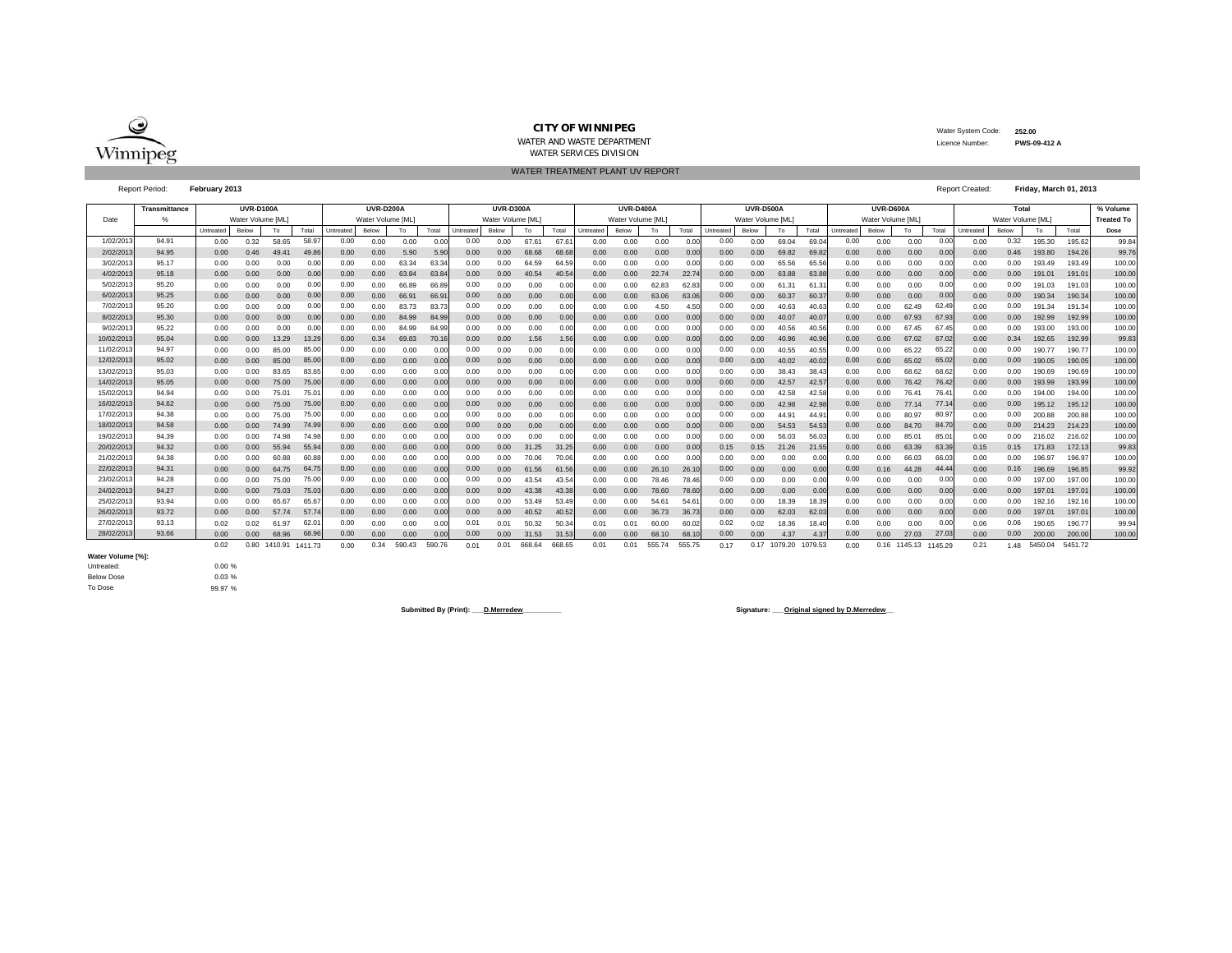

#### **CITY OF WINNIPEG**WATER AND WASTE DEPARTMENT

WATER TREATMENT PLANT UV REPORTWATER SERVICES DIVISION

 Water System Code: **252.00** Licence Number: **PWS-09-412 A**

Reactor:**UVR-100A**

|           | <b>UV Dose</b><br><b>Reactor Flow</b> |                    |           |           |            |           |           |          |           |           | <b>Average UV Lamp Intensity</b> |           |           |          |                |                 |          |         |         | <b>UV Lamp Status</b> |         |         |         |         | % Volume Treated   | <b>Daily Totals</b> |                   |         |         |
|-----------|---------------------------------------|--------------------|-----------|-----------|------------|-----------|-----------|----------|-----------|-----------|----------------------------------|-----------|-----------|----------|----------------|-----------------|----------|---------|---------|-----------------------|---------|---------|---------|---------|--------------------|---------------------|-------------------|---------|---------|
| Date      |                                       | mJ/cm <sup>2</sup> |           |           | <b>MLD</b> |           |           |          |           |           | W/m <sup>2</sup>                 |           |           |          |                |                 |          |         |         | Hours                 |         |         |         |         | to Validate        |                     | Water Volume [ML] |         |         |
|           | Min.                                  | Max.               | Avg.      | Min.      | Max        | Avg.      | $1 - 1$   | $1 - 2$  | $1 - 3$   | $2 - 1$   | $2 - 2$                          | $2 - 3$   | $3-1$     | $3-2$    | $3 - 3$        | $1 - 1$         | $1 - 2$  | $1 - 3$ | $2 - 1$ | $2 - 2$               | $2 - 3$ | $3 - 1$ | $3 - 2$ | $3 - 3$ | <b>Conditions</b>  | Untreated           | <b>Below Dose</b> | To Dose | Total   |
| 1/02/201  | 16.1                                  | 23.7               | 22.       | 53.0      | 62.7       | 59.0      | 125.1     | 61.6     | 53.8      | 119.4     | 65.8                             | 60.6      | 137.6     | 60.6     | 60.6           | 108             | 236      | 381     | 149     | 2847                  | 2846    | 1441    | 108     | 293'    | 99.45              | 0.00                | 0.32              | 58.65   | 58.97   |
| 2/02/201  | 0.0                                   | 31.8               | 22.2      | 0.0       | 56.9       | 55.0      | 123.4     | 59.7     | 50.0      | 117.3     | 64.8                             | 56.8      | 142.3     | 56.8     | 56.8           | 130             | 257      | 403     | 170     | 2869                  | 2868    | 1463    | 130     | 2953    | 99.08              | 0.00                | 0.46              | 49.41   | 49.86   |
| 3/02/201  | $\Omega$                              | 0L                 | $\Omega$  | $\Omega$  | $\Omega$   | OL        | Ol        | $\Omega$ | $\Omega$  | ΩI        |                                  | $\Omega$  | OL        | $\Omega$ | $\Omega$       | 130             | 257      | 403     | 170     | 2869                  | 2868    | 1463    | 130     | 2953    | OL                 | 0.00                | 0.00              | 0.00    | 0.00    |
| 4/02/201  | $\Omega$                              | <b>OL</b>          | <b>OL</b> | <b>OL</b> | <b>OL</b>  | <b>OL</b> | OL        | OL       | <b>OL</b> | <b>OL</b> | <b>OL</b>                        | <b>OL</b> | <b>OL</b> | OL       | O <sub>l</sub> | 130             | $\Omega$ | 403     | 170     | 2869                  | 2868    | 1463    | 130     | 2953    | <b>OL</b>          | 0.00                | 0.00              | 0.00    | 0.00    |
| 5/02/201  | $\Omega$                              | OL                 | OL        | OL        | OL         | <b>OL</b> | OL        | OL       | OL        | OL        | OL                               | OL        | OL        | OL       | O              | 130             | $\Omega$ | 403     | 170     | 2869                  | 2868    | 1463    | 130     | 2953    | <b>OL</b>          | 0.00                | 0.00              | 0.00    | 0.00    |
| 6/02/201  | <b>OL</b>                             | <b>OL</b>          | $\Omega$  | <b>OL</b> | OL         | $\Omega$  | <b>OL</b> | OL       | OL        | OL        | OL                               | OL        | <b>OL</b> | OL       | OI             | 130             | $\Omega$ | 403     | 170     | 2869                  | 2868    | 1463    | 130     | 2953    | <b>OL</b>          | 0.00                | 0.00              | 0.00    | 0.00    |
| 7/02/201  | OL                                    | OL                 | O         | OL        | OL         | OL        | OL        | OL       | OL        | OL        | OL                               | OL        | OL        | OL       | $\Omega$       | 130             | $\Omega$ | 403     | 170     | 2869                  | 2868    | 1463    | 130     | 2953    | OL                 | 0.00                | 0.00              | 0.00    | 0.00    |
| 8/02/201  | OL.                                   | <b>OL</b>          | $\Omega$  | OL.       | <b>OL</b>  | OL        | <b>OL</b> | OL       | <b>OL</b> | <b>OL</b> | <b>OL</b>                        | OL        | <b>OL</b> | OL       | O <sub>l</sub> | 130             | $\Omega$ | 403     | 170     | 2869                  | 2868    | 1463    | 130     | 2953    | <b>OL</b>          | 0.00                | 0.00              | 0.00    | 0.00    |
| 9/02/201  | $\Omega$                              | $\Omega$           | $\Omega$  | $\Omega$  | $\Omega$   | $\Omega$  | $\Omega$  | $\Omega$ | $\Omega$  | $\Omega$  | <b>OI</b>                        | $\Omega$  | $\Omega$  | $\Omega$ | $\Omega$       | 130             | $\Omega$ | 403     | 170     | 2869                  | 2868    | 1463    | 130     | 2953    | <b>OL</b>          | 0.00                | 0.00              | 0.00    | 0.00    |
| 10/02/201 | 17.8                                  | 77.4               | 24.       | 3.8       | 88.8       | 84.8      | 244.8     | 133.0    | 134.0     | 150.4     | 93.8                             | 107.0     | 194.3     | 132.6    | 136.           | 133             |          | 407     | 171     | 2869                  | 2868    | 1467    | 133     | 2957    | 100.00             | 0.00                | 0.00              | 13.29   | 13.29   |
| 11/02/201 | 18.9                                  | 28.4               | 23.9      | 82.6      | 87.3       | 85.0      | 183.0     | 134.9    | 134.8     | 95.5      | 82.7                             | 83.3      | 156.5     | 134.8    | 134.           | 157             | 28       | 431     | 171     | <b>2870</b>           | 2868    | 1491    | 157     | 2981    | 100.00             | 0.00                | 0.00              | 85.00   | 85.00   |
| 12/02/201 | 18.5                                  | 25.4               | 24.0      | 78.0      | 91.7       | 85.0      | 122.1     | 86.5     | 86.3      | 118.5     | 86.5                             | 86.4      | 132.6     | 86.4     | 86.            | 181             | 52       | 455     | 195     | 2894                  | 2892    | 1515    | 181     | 3005    | 100.00             | 0.00                | 0.00              | 85.00   | 85.00   |
| 13/02/201 | 17.5                                  | 25.5               | 23.8      | 70.1      | 87.8       | 83.6      | 106.2     | 85.1     | 83.6      | 110.7     | 85.                              | 85.1      | 133.2     | 85.1     | 85.            | 205             | 76       | 479     | 219     | 2918                  | 2916    | 1539    | 205     | 3029    | 100.00             | 0.00                | 0.00              | 83.65   | 83.65   |
| 14/02/201 | 18.3                                  | 25.0               | 24.       | 71.6      | 78.6       | 75.0      | 100.0     | 76.6     | 76.4      | 106.3     | 76.6                             | 76.5      | 130.7     | 76.5     | 76.6           | 229             | 100      | 503     | 243     | 2942                  | 2940    | 1563    | 229     | 3053    | 100.00             | 0.00                | 0.00              | 75.00   | 75.00   |
| 15/02/201 | 18.3                                  | 25.0               | 24.       | 72.3      | 78.6       | 75.0      | 98.5      | 76.6     | 76.4      | 104.3     | 76.6                             | 76.5      | 131.8     | 76.6     | 76.6           | 253             | 124      | 527     | 267     | 2966                  | 2964    | 1587    | 253     | 307     | 100.00             | 0.00                | 0.00              | 75.01   | 75.01   |
| 16/02/201 | 18.5                                  | 25.0               | 24.       | 71.3      | 78.5       | 75.0      | 97.1      | 76.6     | 76.4      | 100.9     | 76.6                             | 76.5      | 143.8     | 76.5     | 76.8           | 277             | 148      | 551     | 291     | 2990                  | 2988    | 1611    | 277     | 3101    | 100.00             | 0.00                | 0.00              | 75.00   | 75.00   |
| 17/02/201 | 18.2                                  | 25.0               | 24.       | 71.5      | 78.7       | 75.0      | 102.      | 76.6     | 76.4      | 103.7     | 76.4                             | 76.6      | 183.8     | 76.4     | 107.           | 301             | 172      | 575     | 315     | 3014                  | 3012    | 1635    | 301     | 3125    | 100.00             | 0.00                | 0.00              | 75.00   | 75.00   |
| 18/02/201 | 17.8                                  | 24.9               | 24.       | 72.1      | 78.1       | 75.0      | 121.1     | 82.6     | 79.7      | 117.9     | 77.7                             | 76.6      | 211.1     | 79.8     | 127.2          | 325             | 196      | 599     | 338     | 3036                  | 3035    | 1659    | 325     | 3149    | 100.00             | 0.00                | 0.00              | 74.99   | 74.99   |
| 19/02/201 | 18.6                                  | 27.4               | 24.1      | 72.5      | 77.9       | 75.0      | 166.1     | 120.1    | 120.1     | OL        | <b>OL</b>                        | <b>OL</b> | 208.6     | 120.1    | 123.3          | 349             | 220      | 623     | 338     | 3036                  | 3035    | 1683    | 349     | 3173    | 100.00             | 0.00                | 0.00              | 74.98   | 74.98   |
| 20/02/201 |                                       | $0.0$ 102.5        | 24.3      | 0.0       | 98.4       | 67.5      | 236.8     | 113.0    | 119.1     | 107.5     | 75.3                             | 74.6      | 210.4     | 106.5    | 119.0          | 369             | 240      | 643     | 339     | 3037                  | 3036    | 1703    | 369     | 3193    | 100.00             | 0.00                | 0.00              | 55.94   | 55.94   |
| 21/02/201 | 19.7                                  | 26.7               | 24.2      | 58.5      | 63.0       | 60.9      | 263.4     | 106.1    | 110.2     | OL        | ЮI                               | OL        | 207.7     | 97.9     | 118.           | 393             | 264      | 667     | 339     | 3037                  | 3036    | 1727    | 393     | 3217    | 100.00             | 0.00                | 0.00              | 60.88   | 60.88   |
| 22/02/201 | 19.4                                  | 27.3               | 24.0      | 46.1      | 79.3       | 64.8      | 240.9     | 105.3    | 104.2     | $\Omega$  | $\Omega$                         | OL.       | 191.4     | 104.2    | 105.6          | 417             | 288      | 691     | 339     | 3037                  | 3036    | 1751    | 417     | 3241    | 100.00             | 0.00                | 0.00              | 64.75   | 64.75   |
| 23/02/201 | 19.7                                  | 27.2               | 24.0      | 70.9      | 78.5       | 75.0      | 231.1     | 120.1    | 120.3     | <b>OL</b> | OL                               | OL        | 189.5     | 120.1    | 120.           | 44 <sup>°</sup> | 312      | 715     | 339     | 3037                  | 3036    | 1775    | 441     | 3265    | 100.00             | 0.00                | 0.00              | 75.00   | 75.00   |
| 24/02/201 | 19.4                                  | 24.7               | 24.0      | 70.9      | 78.6       | 75.0      | 221.0     | 120.1    | 120.3     | <b>OL</b> | OL                               | <b>OL</b> | 182.7     | 120.1    | 120.           | 465             | 336      | 739     | 339     | 3037                  | 3036    | 1799    | 465     | 3289    | 100.00             | 0.00                | 0.00              | 75.03   | 75.03   |
| 25/02/201 | 0.0                                   | 76.8               | 24.       | 0.0       | 82.1       | 70.       | 215.0     | 114.4    | 111.5     | 97.7      | 76.4                             | 73.1      | 179.2     | 111.4    | 114.           | 488             | 359      | 761     | 340     | 3039                  | 3037    | 1821    | 488     | 331     | 100.00             | 0.00                | 0.00              | 65.67   | 65.67   |
| 26/02/201 |                                       | 19.2 25.2          | -24.      |           | 51.3 62.0  | 57.       | 210.9     | 94.7     | 93.1      | <b>OL</b> | <b>OL</b>                        | <b>OL</b> | 175.2     | 92.9     | 104.4          | 512             | 383      | 785     | 340     | 3039                  | 3037    | 1845    | 512     | 3335    | 100.00             | 0.00                | 0.00              | 57.74   | 57.74   |
| 27/02/201 | 0.0                                   | 52.                | 24.       | 0.0       | 104.6      | 64        | 212.2     | 101.0    | 100.7     | 100.3     | 82.9                             | 81.0      | 172.0     | 100.3    | 113.6          | 535             | 406      | 808     | 342     | 3040                  | 3039    | 1868    | 535     | 3358    | 99.93              | 0.02                | 0.02              | 61.97   | 62.01   |
| 28/02/201 |                                       | 19.2 24.9          | 24.0      | 57.4      | 78.9       | 68.9      | 228.0     | 110.5    | 111.2     | OL        | <b>OL</b>                        | OL.       | 184.4     | 110.6    | 116.2          | 559             | 430      | 832     | 342     | 3040                  | 3039    | 1892    | 559     | 3382    | 100.00             | 0.00                | 0.00              | 68.96   | 68.96   |
|           |                                       |                    |           |           |            |           |           |          |           |           |                                  |           |           |          |                |                 |          |         |         |                       |         |         |         |         | <b>Total [ML]:</b> | 0.02                | 0.80              | 1410.91 | 1411.73 |

**Water Volume [%]:**

Untreated:

% %Below Dose

4 % To Dose

2. OL - Off Line**Notes:**1. UV Comparative Dose: 18.1 mj/cm²

|                                   | Report Period: February 2013 | Report Created: Friday, March 01, 2013 |
|-----------------------------------|------------------------------|----------------------------------------|
| <b>Contract Contract Contract</b> | 111777208                    |                                        |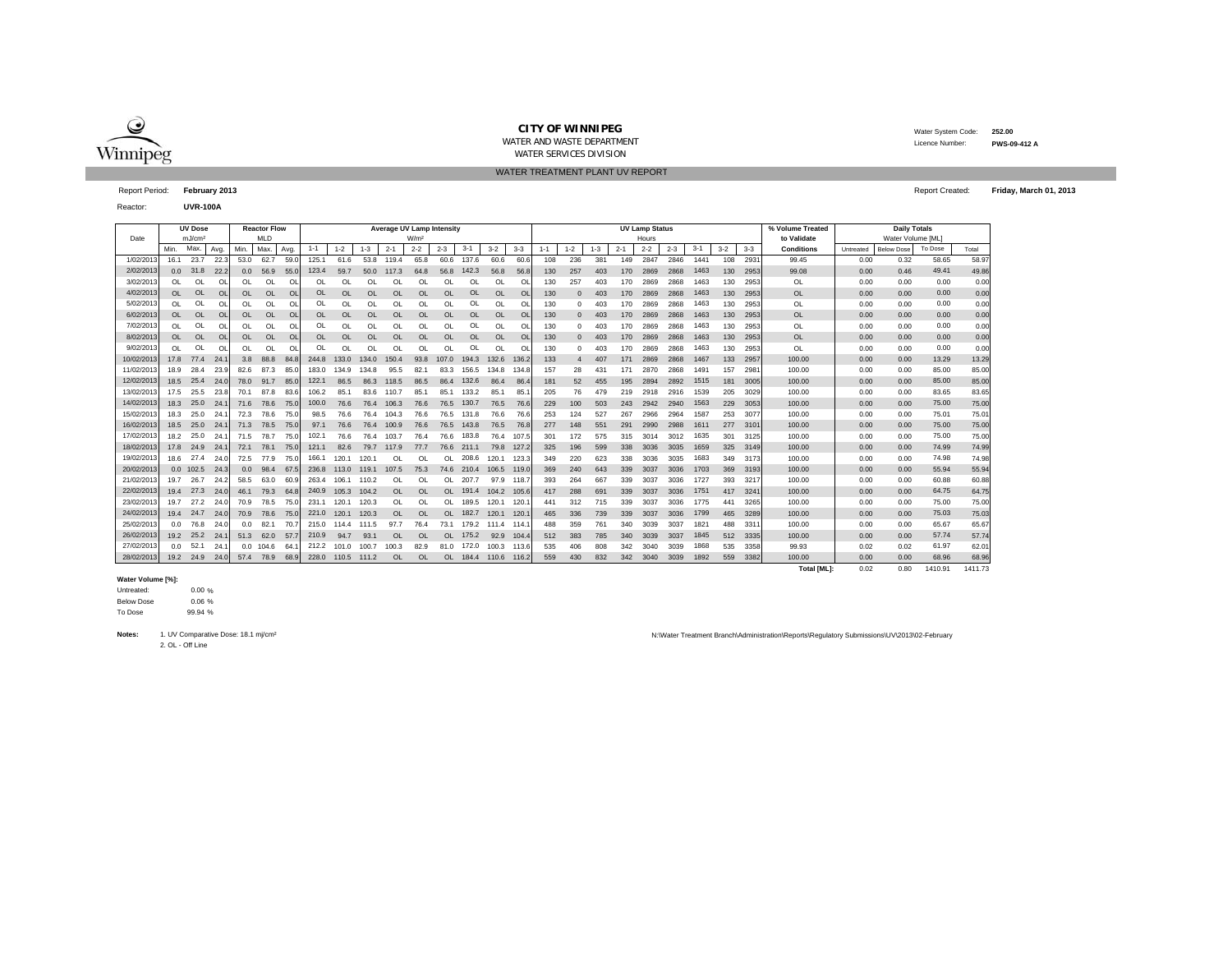

WATER TREATMENT PLANT UV REPORT

 Water System Code: **252.00** Licence Number:**PWS-09-412 A**

Report Period: **February 2013** Report Created: **Friday, March 01, 2013**

Reactor:**UVR-200A**

|            |           | <b>UV Dose</b>     |           |           | <b>Reactor Flow</b> |                |                |           |           | Average UV Lamp Intensity |                  |           |       |                |               |         |         |         |         | <b>UV Lamp Status</b> |         |         |       |         | % Volume Treated   | <b>Daily Totals</b> |                   |         |        |
|------------|-----------|--------------------|-----------|-----------|---------------------|----------------|----------------|-----------|-----------|---------------------------|------------------|-----------|-------|----------------|---------------|---------|---------|---------|---------|-----------------------|---------|---------|-------|---------|--------------------|---------------------|-------------------|---------|--------|
| Date       |           | mJ/cm <sup>2</sup> |           |           | <b>MLD</b>          |                |                |           |           |                           | W/m <sup>2</sup> |           |       |                |               |         |         |         |         | Hours                 |         |         |       |         | to Validate        |                     | Water Volume [ML] |         |        |
|            | Min.      | Max.               | Avg.      | Min.      | Max.                | Avg.           | $1 - 1$        | $1 - 2$   | $1 - 3$   | $2 - 1$                   | $2 - 2$          | $2 - 3$   | $3-1$ | $3-2$          | $3-3$         | $1 - 1$ | $1 - 2$ | $1 - 3$ | $2 - 1$ | $2 - 2$               | $2 - 3$ | $3 - 1$ | $3-2$ | $3 - 3$ | Conditions         | Untreated           | <b>Below Dose</b> | To Dose | Total  |
| 1/02/2013  | OL.       | OL                 | $\Omega$  | <b>OL</b> | $\Omega$            | $\Omega$       | O <sub>L</sub> | $\Omega$  | OL        | OI                        | OL               | OL        | OL    | O <sub>L</sub> | $\Omega$      | 2558    | 2557    | 2558    | 2060    | 1544                  | 4158    | 2576    | 2577  | 2576    | <b>OL</b>          | 0.00                | 0.00              | 0.00    | 0.00   |
| 2/02/2013  | 18.0      | 68.7               | 24.4      | 3.4       | 64.8                | 63.            | 82.5           | 65.0      | 64.4      | 71.5                      | 80.2             | 64.3      | 83.8  | 64.9           | 64.           | 2560    | 2560    | 2560    | 2062    | 1546                  | 4160    | 2578    | 2579  | 2579    | 100.00             | 0.00                | 0.00              | 5.90    | 5.90   |
| 3/02/2013  | 21.1      | 24.9               | 24.4      | 60.7      | 65.9                | 63.            | 111.0          | 65.0      | 64.9      | 87.3                      | 95.8             | 64.9      | 121.0 | 65.0           | 64.9          | 2584    | 2584    | 2584    | 2086    | 1570                  | 4184    | 2602    | 2603  | 2603    | 100.00             | 0.00                | 0.00              | 63.34   | 63.34  |
| 4/02/2013  | 21.1      | 25.0               | 24.4      | 53.7      | 69.7                | 63.8           | 128.4          | 65.5      | 65.5      | 114.9                     | 106.7            | 65.4      | 177.6 | 65.5           | 65.6          | 2608    | 2608    | 2608    | 2110    | 1594                  | 4208    | 2626    | 2627  | 2627    | 100.00             | 0.00                | 0.00              | 63.84   | 63.84  |
| 5/02/2013  | 17.1      | 34.5               | 24.2      | 63.8      | 69.5                | 66.            | 148.5          | 99.       | 99.1      | 129.4                     | 109.9            | 68.0      | 218.4 | 98.4           | 102.4         | 2632    | 2632    | 2632    | 2116    | 1600                  | 4214    | 2650    | 2651  | 265'    | 100.00             | 0.00                | 0.00              | 66.89   | 66.89  |
| 6/02/2013  | 21.5      | 24.6               | -24.      | 65.0      | 69.6                | 67             | 191.7          | 107.8     | 107.9     | <b>OL</b>                 | OL               | <b>OL</b> | 243.0 | 107.8          | 108.          | 2656    | 2656    | 2656    | 2116    | 1600                  | 4214    | 2674    | 2675  | 2675    | 100.00             | 0.00                | 0.00              | 66.91   | 66.91  |
| 7/02/201   | 21.5      | 25.8               | 24.       | 65.6      | 90.2                | 83.            | 224.3          | 133.9     | 134.2     | OL                        | OL               | OL        | 250.9 | 133.9          | 134.3         | 2680    | 2680    | 2680    | 2116    | 1600                  | 4214    | 2698    | 2699  | 2699    | 100.00             | 0.00                | 0.00              | 83.73   | 83.73  |
| 8/02/2013  | 20.5      | 24.7               | 24.       | 82.3      | 87.8                | 85.1           | 237.6          | 135.9     | 138.4     | <b>OL</b>                 | <b>OL</b>        |           | 243.2 | 135.9          | 136.          | 2704    | 2704    | 2704    | 2116    | 1600                  | 4214    | 2722    | 2723  | 2723    | 100.00             | 0.00                | 0.00              | 84.99   | 84.99  |
| 9/02/2013  | 21.3      | 24.6               | 24.       | 82.5      | 87.8                | 85.            | 237.9          | 135.9     | 151.5     | $\Omega$                  | $\Omega$         |           | 229.8 | 136.0          | 136.          | 2728    | 2728    | 2728    | 2116    | 1600                  | 4214    | 2746    | 2747  | 2747    | 100.00             | 0.00                | 0.00              | 84.99   | 84.99  |
| 10/02/201  | 0.0       | 31.1               | 24.0      | 0.0       | 87.7                | 85.1           | 228.5          | 135.7     | 150.1     | 71.5                      | 70.5             | 22.9      | 219.9 | 135.7          | 135.          | 2748    | 2748    | 2748    | 2116    | 1600                  | 4214    | 2766    | 2767  | 2766    | 99.52              | 0.00                | 0.34              | 69.83   | 70.16  |
| 11/02/201  | <b>OL</b> | OL                 | O         | OL        | OL                  | O              | OL             |           |           | O                         | OL               |           | OL    | OL             | $\circ$       | 2748    | 2748    | 2748    | 2116    | 1600                  | 4214    | 2766    | 2767  | 2766    | OL                 | 0.00                | 0.00              | 0.00    | 0.00   |
| 12/02/2013 | <b>OL</b> | <b>OL</b>          | $\Omega$  | <b>OL</b> | <b>OL</b>           | O <sub>l</sub> | <b>OL</b>      | <b>OL</b> | <b>OL</b> | OL                        | OL               | $\Omega$  | OL    | <b>OL</b>      | $\Omega$      | 2748    | 2748    | 2748    | 2116    | 1600                  | 4214    | 2766    | 2767  | 2766    | <b>OL</b>          | 0.00                | 0.00              | 0.00    | 0.00   |
| 13/02/2013 | <b>OL</b> | <b>OL</b>          | $\Omega$  | $\Omega$  | $\Omega$            | $\Omega$       | OL             | $\Omega$  | OL        | $\Omega$                  | OL               | $\Omega$  | OL    | $\Omega$       | $\Omega$      | 2748    | 2748    | 2748    | 2116    | 1600                  | 4214    | 2766    | 2767  | 2766    | <b>OL</b>          | 0.00                | 0.00              | 0.00    | 0.00   |
| 14/02/2013 | OL.       | <b>OL</b>          | OL        | OL.       | <b>OL</b>           | OL             | OL             | <b>OL</b> | <b>OL</b> | <b>OL</b>                 | OL               | <b>OL</b> | OL    | <b>OL</b>      | <sup>OL</sup> | 2748    | 2748    | 2748    | 2116    | 1600                  | 4214    | 2766    | 2767  | 2766    | <b>OL</b>          | 0.00                | 0.00              | 0.00    | 0.00   |
| 15/02/2013 | <b>OL</b> | <b>OL</b>          | $\Omega$  | OL        | <b>OL</b>           | $\Omega$       | OL             | $\Omega$  | OL        | OL                        | OL               | OL        | OL    | OL             | $\Omega$      | 2748    | 2748    | 2748    | 2116    | 1600                  | 4214    | 2766    | 2767  | 2766    | OL                 | 0.00                | 0.00              | 0.00    | 0.00   |
| 16/02/2013 | OL.       | <b>OL</b>          | $\Omega$  | <b>OL</b> | <b>OL</b>           | $\Omega$       | OL             | $\Omega$  | OL        | OL                        | $\Omega$         | $\Omega$  | OL    | $\Omega$       | $\Omega$      | 2748    | 2748    | 2748    | 2116    | 1600                  | 4214    | 2766    | 2767  | 2766    | <b>OL</b>          | 0.00                | 0.00              | 0.00    | 0.00   |
| 17/02/201  | OL        | <b>OL</b>          | $\Omega$  | OL        | OL                  | $\Omega$       | OL             |           | OL        | $\Omega$                  | OL               | $\Omega$  | OL    | $\Omega$       | $\Omega$      | 2748    | 2748    | 2748    | 2116    | 1600                  | 4214    | 2766    | 2767  | 2766    | <b>OL</b>          | 0.00                | 0.00              | 0.00    | 0.00   |
| 18/02/2013 | OL.       | <b>OL</b>          | OL        | <b>OL</b> | <b>OL</b>           | O <sub>l</sub> | <b>OL</b>      | <b>OL</b> | OL        | OL                        | <b>OL</b>        | OL        | OL    | <b>OL</b>      | OL            | 2748    | 2748    | 2748    | 2116    | 1600                  | 4214    | 2766    | 2767  | 2766    | <b>OL</b>          | 0.00                | 0.00              | 0.00    | 0.00   |
| 19/02/201  | <b>OL</b> | OL                 | $\Omega$  | OL        | OL                  | $\circ$        | OL             | $\Omega$  | OL        | Ol                        | OL               | OL        | OL    | OL             |               | 2748    | 2748    | 2748    | 2116    | 1600                  | 4214    | 2766    | 2767  | 2766    | <b>OL</b>          | 0.00                | 0.00              | 0.00    | 0.00   |
| 20/02/2013 | <b>OL</b> | <b>OL</b>          | OL        | OL.       | <b>OL</b>           | O <sub>l</sub> | OL             | <b>OL</b> | <b>OL</b> | <b>OL</b>                 | OL               | <b>OL</b> | OL    | <b>OL</b>      | OL            | 2748    | 2748    | 2748    | 2116    | 1600                  | 4214    | 2766    | 2767  | 2766    | <b>OL</b>          | 0.00                | 0.00              | 0.00    | 0.00   |
| 21/02/2013 | <b>OL</b> | <b>OL</b>          | $\Omega$  | OL        | $\Omega$            | $\Omega$       | OL             | $\Omega$  | OL        | OL                        | $\Omega$         | $\Omega$  | OL    | OL             | $\Omega$      | 2748    | 2748    | 2748    | 2116    | 1600                  | 4214    | 2766    | 2767  | 2766    | <b>OL</b>          | 0.00                | 0.00              | 0.00    | 0.00   |
| 22/02/2013 | <b>OL</b> | <b>OL</b>          | OL        | <b>OL</b> | <b>OL</b>           | O <sub>l</sub> | OL             | <b>OL</b> | <b>OL</b> | OL                        | OL               | <b>OL</b> | OL    | <b>OL</b>      | $\Omega$      | 2748    | 2748    | 2748    | 2116    | 1600                  | 4214    | 2766    | 2767  | 2766    | <b>OL</b>          | 0.00                | 0.00              | 0.00    | 0.00   |
| 23/02/201  | <b>OL</b> | <b>OL</b>          | <b>OL</b> | OL        | OL                  | $\Omega$       | OL             |           | OL        | Ol                        | OL               | OL        | OL    | OL             | OL            | 2748    | 2748    | 2748    | 2116    | 1600                  | 4214    | 2766    | 2767  | 2766    | OL                 | 0.00                | 0.00              | 0.00    | 0.00   |
| 24/02/201  | OL.       | <b>OL</b>          | $\Omega$  | <b>OL</b> | OL                  | $\Omega$       | OL             | <b>OL</b> | OL        | OL                        | OL               | $\Omega$  | OL    | <b>OL</b>      | $\Omega$      | 2748    | 2748    | 2748    | 2116    | 1600                  | 4214    | 2766    | 2767  | 2766    | <b>OL</b>          | 0.00                | 0.00              | 0.00    | 0.00   |
| 25/02/201  | <b>OL</b> | OL                 | $\Omega$  | OL        | OL                  | $\Omega$       | OL             | $\Omega$  | OL        | $\Omega$                  | OL               | $\Omega$  | OL    | OL             |               | 2748    | 2748    | 2748    | 2116    | 1600                  | 4214    | 2766    | 2767  | 2766    | <b>OL</b>          | 0.00                | 0.00              | 0.00    | 0.00   |
| 26/02/2013 | OL.       | <b>OL</b>          | OL        | <b>OL</b> | OL                  | O <sub>l</sub> | OL             | <b>OL</b> | OL        | OL                        | OL               | $\Omega$  | OL    | <b>OL</b>      | OL            | 2748    | 2748    | 2748    | 2116    | 1600                  | 4214    | 2766    | 2767  | 2766    | OL                 | 0.00                | 0.00              | 0.00    | 0.00   |
| 27/02/201  | <b>OL</b> | OL                 | <b>OL</b> | OL        | OL                  | $\Omega$       | OL             |           | OL        | OL                        | OL               | OL        | OL    | OL             | OL            | 2748    | 2748    | 2748    | 2116    | 1600                  | 4214    | 2766    | 2767  | 2766    | OL                 | 0.00                | 0.00              | 0.00    | 0.00   |
| 28/02/2013 | <b>OL</b> | <b>OL</b>          | $\Omega$  | OL.       | <b>OL</b>           | $\Omega$       | <b>OL</b>      | <b>OL</b> | <b>OL</b> | <b>OL</b>                 | OL               | <b>OL</b> | OL    | <b>OL</b>      | $\Omega$      | 2748    | 2748    | 2748    | 2116    | 1600                  | 4214    | 2766    | 2767  | 2766    | <b>OL</b>          | 0.00                | 0.00              | 0.00    | 0.00   |
|            |           |                    |           |           |                     |                |                |           |           |                           |                  |           |       |                |               |         |         |         |         |                       |         |         |       |         | <b>Total IML1:</b> | 0.00                | 0.34              | 590.43  | 590.76 |

#### **Water Volume [%]:**

0.00 % Untreated:

.<br>6 % Below Dose

4 % To Dose

2. OL - Off Line**Notes:**1. UV Comparative Dose: 18.1 mj/cm²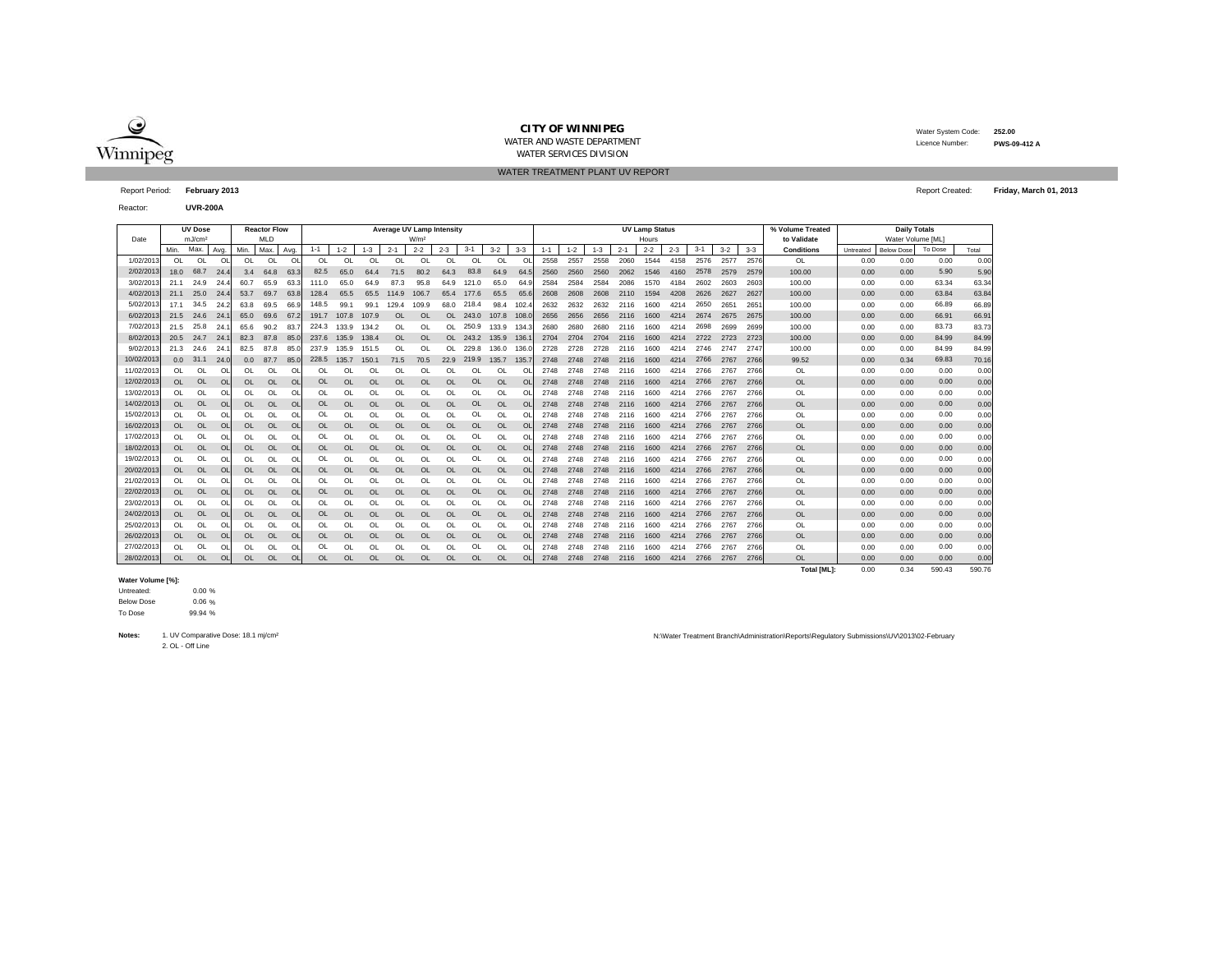

WATER TREATMENT PLANT UV REPORT

 Water System Code: **252.00** Licence Number:

Reactor:**UVR-300A**

|            |           | <b>UV Dose</b>     |          |           | <b>Reactor Flow</b> |           | Average UV Lamp Intensity |           |           |           |                  |          |          |           |           |      |         |         |         | <b>UV Lamp Status</b> |         |         |         |         | % Volume Treated   | <b>Daily Totals</b> |                   |         |        |
|------------|-----------|--------------------|----------|-----------|---------------------|-----------|---------------------------|-----------|-----------|-----------|------------------|----------|----------|-----------|-----------|------|---------|---------|---------|-----------------------|---------|---------|---------|---------|--------------------|---------------------|-------------------|---------|--------|
| Date       |           | mJ/cm <sup>2</sup> |          |           | <b>MLD</b>          |           |                           |           |           |           | W/m <sup>2</sup> |          |          |           |           |      |         |         |         | Hours                 |         |         |         |         | to Validate        |                     | Water Volume [ML] |         |        |
|            | Min.      | Max.               | Avg.     | Min.      | Max.                | Avg.      | $1 - 1$                   | $1 - 2$   | $1 - 3$   | $2 - 1$   | $2 - 2$          | $2 - 3$  | $3 - 1$  | $3 - 2$   | $3 - 3$   | 1-1  | $1 - 2$ | $1 - 3$ | $2 - 1$ | $2 - 2$               | $2 - 3$ | $3 - 1$ | $3 - 2$ | $3 - 3$ | Conditions         | Untreated           | <b>Below Dose</b> | To Dose | Total  |
| 1/02/201   | 20.7      | 25.8               | 24.4     | 62.9      | 72.5                | 67.6      | 92.0                      | 69.1      | 78.6      | 105.7     | 70.9             | 69.2     | 69.0     | 69.1      | 69.       | 3982 | 3982    | 3982    | 4224    | 4224                  | 4223    | 4129    | 4129    | 4129    | 100.00             | 0.00                | 0.00              | 67.61   | 67.61  |
| 2/02/2013  | 20.8      | 26.0               | 24.4     | 57.7      | 72.5                | 68.       | 93.3                      | 70.2      | 83.5      | 105.7     | 71.1             | 70.3     | 70.1     | 70.1      | 70.3      | 4006 | 4006    | 4006    | 4248    | 4248                  | 4247    | 4153    | 4153    | 4153    | 100.00             | 0.00                | 0.00              | 68.68   | 68.68  |
| 3/02/201   | 20.6      | 25.6               | 24.4     | 60.3      | 67.1                | 64.6      | 95.9                      | 66.2      | 89.7      | 108.9     | 72.2             | 67.7     | 66.      | 66.       | 66.       | 4030 | 4030    | 4030    | 4272    | 4272                  | 4271    | 4177    | 4177    | 4177    | 100.00             | 0.00                | 0.00              | 64.59   | 64.59  |
| 4/02/2013  | 0.0       | 41.9               | 24.5     | 0.0       | 66.5                | 63.8      | 99.1                      | 65.5      | 99.8      | 111.5     | 74.2             | 70.0     | 65.3     | 65.3      | 65.2      | 4045 | 4045    | 4045    | 4287    | 4287                  | 4287    | 4192    | 4192    | 4192    | 100.00             | 0.00                | 0.00              | 40.54   | 40.54  |
| 5/02/2013  | OL        | OL                 | OL       | OL        | OL                  | OL        | OL                        | <b>OI</b> | 0I        | ΩL        | ΩI               | $\Omega$ | OL       | OL        | $\Omega$  | 4045 | 4045    | 4045    | 4287    | 4287                  | 4287    | 4192    | 4192    | 4192    | OL                 | 0.00                | 0.00              | 0.00    | 0.00   |
| 6/02/201   | <b>OL</b> | <b>OL</b>          | $\Omega$ | <b>OL</b> | <b>OL</b>           | $\Omega$  | <b>OL</b>                 | $\Omega$  | <b>OL</b> | OL        | $\Omega$         | $\Omega$ | OL       | OL        | $\Omega$  | 4045 | 4045    | 4045    | 4287    | 4287                  | 4287    | 4192    | 4192    | 4192    | <b>OL</b>          | 0.00                | 0.00              | 0.00    | 0.00   |
| 7/02/201   | OL        | OL                 | $\Omega$ | OL        | OL                  | OL        | OL                        | OL        | OL        | OL        | OL               | OL       | OL       | OL        | $\Omega$  | 4045 | 4045    | 4045    | 4287    | 4287                  | 4287    | 4192    | 4192    | 4192    | OL                 | 0.00                | 0.00              | 0.00    | 0.00   |
| 8/02/2013  | <b>OL</b> | <b>OL</b>          | $\Omega$ | <b>OL</b> | <b>OL</b>           | $\Omega$  | OL                        | <b>OL</b> | OL        | OL        | $\Omega$         | OL       | OL       | OL        | $\Omega$  | 4045 | 4045    | 4045    | 4287    | 4287                  | 4287    | 4192    | 4192    | 4192    | <b>OL</b>          | 0.00                | 0.00              | 0.00    | 0.00   |
| 9/02/201   | $\Omega$  | OL                 | $\Omega$ | $\Omega$  | $\Omega$            | $\Omega$  | OL                        | <b>OI</b> | $\Omega$  | OL        | $\Omega$         | $\Omega$ | OL       | $\Omega$  | $\Omega$  | 4045 | 4045    | 4045    | 4287    | 4287                  | 4287    | 4192    | 4192    | 4192    | <b>OL</b>          | 0.00                | 0.00              | 0.00    | 0.00   |
| 10/02/2013 | 0.0       | 73.0               | 24.9     | 0.0       | 89.4                | 81.       | 83.8                      | 80.5      | 91.6      | 82.6      | 82.6             | 81.0     | 80.6     | 81.8      | 78.0      | 4046 | 4046    | 4046    | 4288    | 4288                  | 4287    | 4193    | 4193    | 4192    | 100.00             | 0.00                | 0.00              | 1.56    | 1.56   |
| 11/02/2013 | OL        | OL                 | $\Omega$ | OL        | OL                  | OL        | OL                        | $\Omega$  | OL        | OL        | OL               | OL       | $\Omega$ | OL        | $\Omega$  | 4046 | 4046    | 4046    | 4288    | 4288                  | 4287    | 4193    | 4193    | 4192    | OL                 | 0.00                | 0.00              | 0.00    | 0.00   |
| 12/02/201  | <b>OL</b> | <b>OL</b>          | OL       | <b>OL</b> | <b>OL</b>           | <b>OL</b> | OL                        | <b>OL</b> | OL        | OL        | $\Omega$         | OL       | OL       | <b>OL</b> | $\Omega$  | 4046 | 4046    | 4046    | 4288    | 4288                  | 4287    | 4193    | 4193    | 4192    | <b>OL</b>          | 0.00                | 0.00              | 0.00    | 0.00   |
| 13/02/201  | OL        | OL                 | $\Omega$ | OL        | OL                  | OL        | OL                        | $\Omega$  | OL        | OL        | <b>OL</b>        | OL       | OL       | OL        | $\Omega$  | 4046 | 4046    | 4046    | 4288    | 4288                  | 4287    | 4193    | 4193    | 4192    | OL                 | 0.00                | 0.00              | 0.00    | 0.00   |
| 14/02/2013 | <b>OL</b> | <b>OL</b>          | $\Omega$ | <b>OL</b> | <b>OL</b>           | $\Omega$  | OL                        | <b>OL</b> | <b>OL</b> | <b>OL</b> | $\Omega$         | OL       | OL       | OL        | $\Omega$  | 4046 | 4046    | 4046    | 4288    | 4288                  | 4287    | 4193    | 4193    | 4192    | <b>OL</b>          | 0.00                | 0.00              | 0.00    | 0.00   |
| 15/02/201  | $\Omega$  | OL                 | $\Omega$ | $\Omega$  | $\Omega$            | $\Omega$  | OL                        | $\Omega$  | ΩI        | $\Omega$  | $\Omega$         | $\Omega$ | OL       | $\Omega$  | $\Omega$  | 4046 | 4046    | 4046    | 4288    | 4288                  | 4287    | 4193    | 4193    | 4192    | <b>OL</b>          | 0.00                | 0.00              | 0.00    | 0.00   |
| 16/02/2013 | <b>OL</b> | <b>OL</b>          | $\Omega$ | <b>OL</b> | <b>OL</b>           | $\Omega$  | OL                        | <b>OL</b> | OL        | <b>OL</b> | OL               | OL       | OL       | OL        | <b>OL</b> | 4046 | 4046    | 4046    | 4288    | 4288                  | 4287    | 4193    | 4193    | 4192    | <b>OL</b>          | 0.00                | 0.00              | 0.00    | 0.00   |
| 17/02/2013 | OL        | OL                 | OL       | OL        | OL                  | OL        | OL                        | OL        | 0I        | OL        | $\Omega$         | OL       | OL       | OL        | $\Omega$  | 4046 | 4046    | 4046    | 4288    | 4288                  | 4287    | 4193    | 4193    | 4192    | <b>OL</b>          | 0.00                | 0.00              | 0.00    | 0.00   |
| 18/02/201  | <b>OL</b> | <b>OL</b>          | OL       | <b>OL</b> | <b>OL</b>           | <b>OL</b> | OL                        | <b>OL</b> | OL        | OL        | OL               | OL       | OL       | <b>OL</b> | <b>OL</b> | 4046 | 4046    | 4046    | 4288    | 4288                  | 4287    | 4193    | 4193    | 4192    | <b>OL</b>          | 0.00                | 0.00              | 0.00    | 0.00   |
| 19/02/201  | OL        | OL                 | $\Omega$ | OL        | OL                  | OL        | OL                        | <b>OI</b> | ΩI        | n.        | $\Omega$         | OL       | $\Omega$ | OL        | $\Omega$  | 4046 | 4046    | 4046    | 4288    | 4288                  | 4287    | 4193    | 4193    | 4192    | <b>OL</b>          | 0.00                | 0.00              | 0.00    | 0.00   |
| 20/02/2013 | 20.7      | 72.1               | 24.4     | 3.4       | 83.4                | 67.       | 86.6                      | 69.4      | 98.8      | 97.1      | 70.9             | 69.8     | 69.5     | 69.7      | 69.5      | 4057 | 4057    | 4057    | 4299    | 4299                  | 4298    | 4204    | 4204    | 4203    | 100.00             | 0.00                | 0.00              | 31.25   | 31.25  |
| 21/02/201  | 20.8      | 25.4               | 24.4     | 66.0      | 73.1                | 70.       | 94.3                      | 71.6      | 110.8     | 110.3     | 76.3             | 72.5     | 71.5     | 71.5      | 71        | 4081 | 408     | 408'    | 4323    | 4323                  | 4322    | 4228    | 4228    | 4227    | 100.00             | 0.00                | 0.00              | 70.06   | 70.06  |
| 22/02/2013 | 18.7      | 27.3               | 24.4     | 32.9      | 73.0                | 61.5      | 97.6                      | 71.4      | 115.8     | 112.8     | 79.4             | 72.1     | 71.4     | 71.4      | 71.5      | 4105 | 4105    | 4105    | 4339    | 4339                  | 4339    | 4252    | 4252    | 425'    | 100.00             | 0.00                | 0.00              | 61.56   | 61.56  |
| 23/02/201  | 20.9      | 25.4               | 24.3     | 40.2      | 47.1                | 43.5      | 99.7                      | 70.6      | 118.1     | OL        | ΩI               | OL       | 70.5     | 70.5      | 70.       | 4129 | 4129    | 4129    | 4339    | 4339                  | 4339    | 4276    | 4276    | 4275    | 100.00             | 0.00                | 0.00              | 43.54   | 43.54  |
| 24/02/201  | 21.1      | 25.6               | 24.3     | 40.2      | 46.6                | 43.4      | 104.9                     | 70.4      | 119.2     | <b>OL</b> | $\Omega$         | OL       | 70.3     | 70.3      | 70.       | 4153 | 4153    | 4153    | 4339    | 4339                  | 4339    | 4300    | 4300    | 4299    | 100.00             | 0.00                | 0.00              | 43.38   | 43.38  |
| 25/02/201  | 18.6      | 31.8               | 24.3     | 30.3      | 92.3                | 53.5      | 109.7                     | 83.2      | 120.4     | 90.1      | 80.5             | 79.2     | 83.0     | 83.2      | 83        | 4177 | 4177    | 4177    | 4341    | 4341                  | 4341    | 4324    | 4324    | 4323    | 100.00             | 0.00                | 0.00              | 53.49   | 53.49  |
| 26/02/201  | 20.9      | 25.7               | 24.4     | 37.2      | 44.7                | 40.5      | 112.7                     | 65.8      | 119.5     | <b>OL</b> | 0I.              | OL       | 65.8     | 65.8      | 65.       | 4201 | 4201    | 4201    | 4341    | 4341                  | 4341    | 4348    | 4348    | 4347    | 100.00             | 0.00                | 0.00              | 40.52   | 40.52  |
| 27/02/201  | 0.0       | 75.2               | 24.3     | 0.0       | 103.5               | 52.2      | 113.8                     | 84.2      | 121.      | 98.5      | 92.5             | 92.1     | 64.4     | 64.9      | 62.6      | 4224 | 4224    | 4224    | 4357    | 4357                  | 4357    | 4355    | 4355    | 4355    | 99.96              | 0.01                | 0.01              | 50.32   | 50.34  |
| 28/02/2013 | 0.0       | 32.4               | 24.2     | 0.0       | 62.0                | 58.4      | 116.6                     | 94.0      | 121.8     | 115.6     | 94.0             | 94.0     | OL       | <b>OL</b> | OL        | 4237 | 4237    | 4237    | 4370    | 4370                  | 4370    | 4355    | 4355    | 4355    | 100.00             | 0.00                | 0.00              | 31.53   | 31.53  |
|            |           |                    |          |           |                     |           |                           |           |           |           |                  |          |          |           |           |      |         |         |         |                       |         |         |         |         | <b>Total [ML]:</b> | 0.01                | 0.01              | 668.64  | 668.65 |

**Water Volume [%]:**

 $0.00 \%$ o % Below Dose Untreated:

 % To Dose

2. OL - Off Line**Notes:**1. UV Comparative Dose: 18.1 mj/cm² N:\Water Treatment Branch\Administration\Reports\Regulatory Submissions\UV\2013\02-February

Report Period: **February 2013** Report Created: **Friday, March 01, 2013**

**PWS-09-412 A**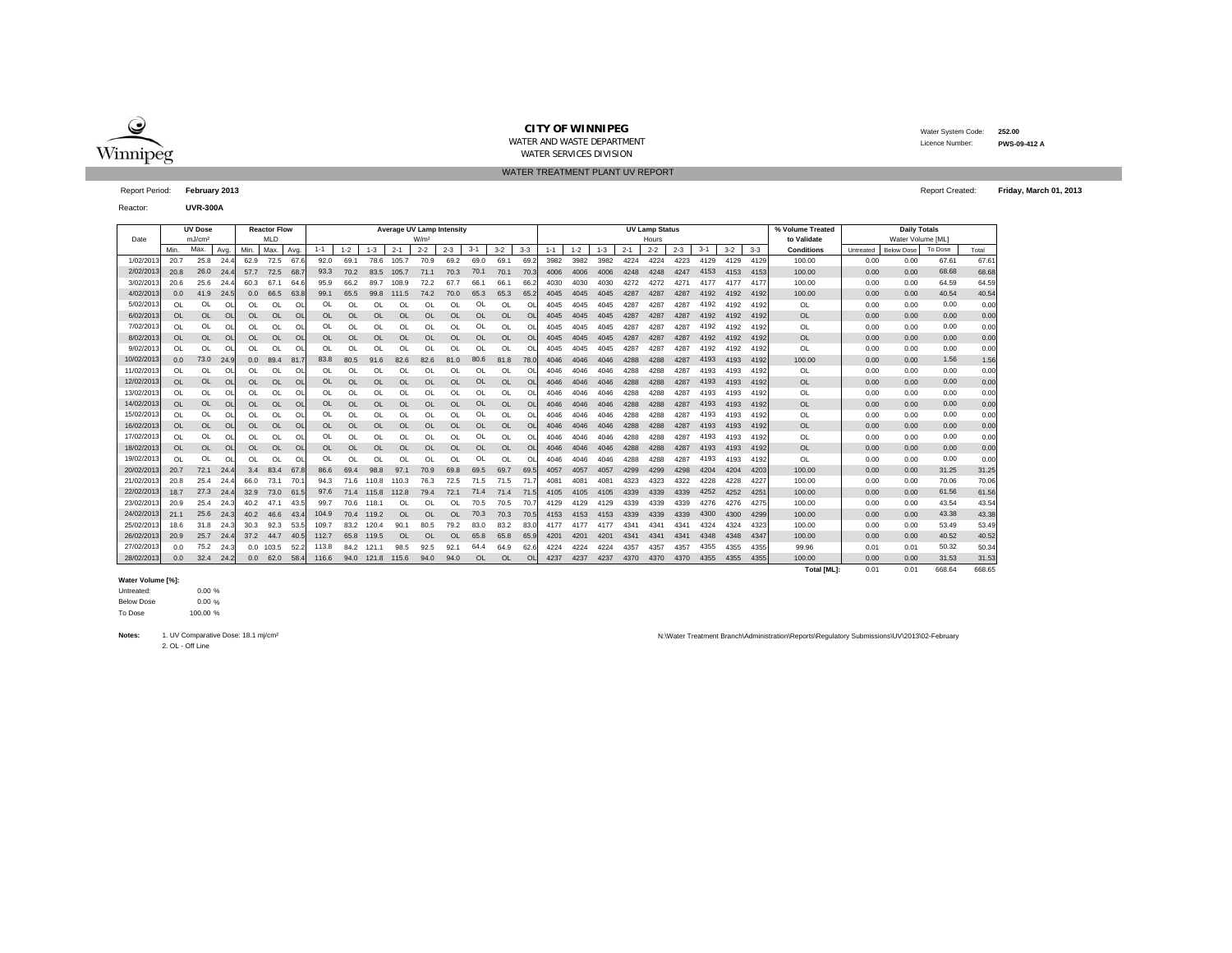

Reactor:

#### **CITY OF WINNIPEG**WATER AND WASTE DEPARTMENTWATER SERVICES DIVISION

 Water System Code: **252.00** Licence Number:**PWS-09-412 A**

**UVR-400A**

### WATER TREATMENT PLANT UV REPORT

Report Period: **February 2013** Report Created: **Friday, March 01, 2013**

| Date       |           | <b>UV Dose</b><br>mJ/cm <sup>2</sup> |           |           | <b>Reactor Flow</b><br><b>MLD</b> |                | Average UV Lamp Intensity<br>W/m <sup>2</sup> |           |           |           |           |           |           |           |                |         |         |         |         | <b>UV Lamp Status</b><br>Hours |         |         |         |         | % Volume Treated<br>to Validate | <b>Daily Totals</b><br>Water Volume [ML] |                   |         |       |  |  |
|------------|-----------|--------------------------------------|-----------|-----------|-----------------------------------|----------------|-----------------------------------------------|-----------|-----------|-----------|-----------|-----------|-----------|-----------|----------------|---------|---------|---------|---------|--------------------------------|---------|---------|---------|---------|---------------------------------|------------------------------------------|-------------------|---------|-------|--|--|
|            | Min.      | Max.                                 | Avg.      | Min.      | Max.                              | Avg.           | $1 - 1$                                       | $1 - 2$   | $1 - 3$   | $2 - 1$   | $2 - 2$   | $2 - 3$   | $3 - 1$   | $3 - 2$   | $3 - 3$        | $1 - 1$ | $1 - 2$ | $1 - 3$ | $2 - 1$ | $2 - 2$                        | $2 - 3$ | $3 - 1$ | $3 - 2$ | $3 - 3$ | <b>Conditions</b>               | Untreated                                | <b>Below Dose</b> | To Dose | Total |  |  |
| 1/02/2013  | $\Omega$  | <b>OL</b>                            | $\Omega$  | $\Omega$  | $\Omega$                          | O              | <b>OL</b>                                     | $\Omega$  | $\Omega$  | $\Omega$  | $\Omega$  | $\Omega$  | OL        | $\Omega$  | O <sub>L</sub> | 66      | 661     | 421     | 1127    | 1126                           | 1127    | 1090    | 89      | 1090    | <b>OL</b>                       | 0.00                                     | 0.00              | 0.00    | 0.00  |  |  |
| 2/02/2013  | <b>OL</b> | <b>OL</b>                            | OL        | <b>OL</b> | <b>OL</b>                         | $\overline{O}$ | <b>OL</b>                                     | OL        | OL        | OL        | <b>OL</b> | OL        | OL        | <b>OL</b> | $\Omega$       | 66      | 661     | 421     | 1127    | 1126                           | 1127    | 1090    | 89      | 1090    | <b>OL</b>                       | 0.00                                     | 0.00              | 0.00    | 0.00  |  |  |
| 3/02/2013  | OL        | <b>OL</b>                            | $\Omega$  | OL        | OL                                | $\Omega$       | OL                                            | OL        | OL        | OL        |           | OL        | OL        | OL        | $\circ$        | 66      | 66      | 421     | 1127    | 1126                           | 1127    | 1090    | 89      | 1090    | <b>OL</b>                       | 0.00                                     | 0.00              | 0.00    | 0.00  |  |  |
| 4/02/2013  | 19.2      | 63.9                                 | 24.4      | 0.0       | 64.7                              | 62.            | 111.7                                         | 79.6      | 67.5      | 101.0     | 63.7      | 79.7      | 83.8      | 90.1      | 109.           | 670     | 670     | 429     | 1136    | 1135                           | 1136    | 1099    | 98      | 1099    | 100.00                          | 0.00                                     | 0.00              | 22.74   | 22.74 |  |  |
| 5/02/2013  | 19.9      | 25.2                                 | 24.2      | 60.2      | 65.4                              | 62.8           | 72.6                                          | 64.4      | 64.3      | 71.9      | 64.4      | 64.3      | 64.5      | 64.4      | 65.            | 694     |         | 453     | 1160    | 1159                           | 1160    | 1123    | 122     | 1123    | 100.00                          | 0.00                                     | 0.00              | 62.83   | 62.83 |  |  |
| 6/02/2013  | 19.8      | 25.1                                 | 23.2      | 60.1      | 65.3                              | 63.            | 65.8                                          | 64.9      | 62.0      | 65.2      | 64.8      | 64.8      | 64.9      | 64.8      | 64.            | 718     | 718     | 477     | 1184    | 1183                           | 1184    | 1147    | 146     | 1147    | 100.00                          | 0.00                                     | 0.00              | 63.06   | 63.06 |  |  |
| 7/02/2013  | 0.0       | 37.4                                 | 20.       | 0.0       | 65.1                              | 63.0           | 64.7                                          | 64.6      | 50.4      | 65.9      | 65.3      | 65.       | 64.6      | 64.8      | 64.            | 720     | 720     | 479     | 1185    | 1185                           | 1186    | 1148    | 148     | 1149    | 100.00                          | 0.00                                     | 0.00              | 4.50    | 4.50  |  |  |
| 8/02/2013  | <b>OL</b> | <b>OL</b>                            | $\Omega$  | OL.       | <b>OL</b>                         | $\overline{O}$ | OL                                            | $\Omega$  | $\Omega$  | <b>OL</b> | $\Omega$  | <b>OL</b> | <b>OL</b> | <b>OL</b> | O <sub>l</sub> | 720     | 720     | 479     | 1185    | 1185                           | 1186    | 1148    | 148     | 1149    | <b>OL</b>                       | 0.00                                     | 0.00              | 0.00    | 0.00  |  |  |
| 9/02/2013  | OL        | OL                                   | $\Omega$  | OL        | $\Omega$                          | O              | OL                                            | OL        | OL        | OL        | $\Omega$  | OL        | OL        | OL        | $\Omega$       | 720     | 720     | 479     | 1185    | 1185                           | 1186    | 1148    | 148     | 1149    | OL                              | 0.00                                     | 0.00              | 0.00    | 0.00  |  |  |
| 10/02/2013 | <b>OL</b> | <b>OL</b>                            | OL        | <b>OL</b> | <b>OL</b>                         | $\overline{O}$ | <b>OL</b>                                     | OL        | <b>OL</b> | <b>OL</b> | <b>OL</b> | OL        | OL        | <b>OL</b> | OI             | 720     | 720     | 479     | 1185    | 1185                           | 1186    | 1148    | 148     | 1149    | <b>OL</b>                       | 0.00                                     | 0.00              | 0.00    | 0.00  |  |  |
| 11/02/2013 | OL        | <b>OL</b>                            | $\Omega$  | $\Omega$  | OL                                | OL             | OL                                            | OL        | OL        | OL        | $\Omega$  | $\Omega$  | OL        | OL        | Ol             | 720     | 720     | 479     | 1185    | 1185                           | 1186    | 1148    | 148     | 1149    | <b>OL</b>                       | 0.00                                     | 0.00              | 0.00    | 0.00  |  |  |
| 12/02/2013 | OL        | OL                                   | $\Omega$  | <b>OL</b> | <b>OL</b>                         | $\Omega$       | $\Omega$                                      | <b>OL</b> | <b>OL</b> | <b>OL</b> | <b>OL</b> | OL        | OL        | OL        | O <sub>l</sub> | 720     | 720     | 479     | 1185    | 1185                           | 1186    | 1148    | 148     | 1149    | <b>OL</b>                       | 0.00                                     | 0.00              | 0.00    | 0.00  |  |  |
| 13/02/2013 | OL        | <b>OL</b>                            | $\Omega$  | OL        | Ol                                | O              | OL                                            | OL        | OL        | OL        | OL        | OL        | OL        | OL        | $\Omega$       | 720     | 720     | 479     | 1185    | 1185                           | 1186    | 1148    | 148     | 1149    | <b>OL</b>                       | 0.00                                     | 0.00              | 0.00    | 0.00  |  |  |
| 14/02/2013 | <b>OL</b> | <b>OL</b>                            | <b>OL</b> | <b>OL</b> | OL                                | $\Omega$       | <b>OL</b>                                     | OL        | <b>OL</b> | <b>OL</b> | <b>OL</b> | OL        | OL        | <b>OL</b> | OI             | 720     | 720     | 479     | 1185    | 1185                           | 1186    | 1148    | 148     | 1149    | <b>OL</b>                       | 0.00                                     | 0.00              | 0.00    | 0.00  |  |  |
| 15/02/2013 | OL        | <b>OL</b>                            | $\Omega$  | OL        | $\Omega$                          | O              | OL                                            | OL        | OL        | OL        | OL        | OL        | OL        | OL        | $\Omega$       | 720     | 720     | 479     | 1185    | 1185                           | 1186    | 1148    | 148     | 1149    | OL                              | 0.00                                     | 0.00              | 0.00    | 0.00  |  |  |
| 16/02/2013 | OL        | <b>OL</b>                            | $\Omega$  | <b>OL</b> | <b>OL</b>                         | $\overline{O}$ | OL                                            | OL        | <b>OL</b> | <b>OL</b> | <b>OL</b> | OL        | OL        | OL        | OI             | 720     | 720     | 479     | 1185    | 1185                           | 1186    | 1148    | 148     | 1149    | OL                              | 0.00                                     | 0.00              | 0.00    | 0.00  |  |  |
| 17/02/2013 | OL        | OL                                   | $\Omega$  | $\Omega$  | $\Omega$                          | $\Omega$       | OL                                            | OL        | OL        | OL        |           | $\Omega$  | OL        | OL        | $\Omega$       | 720     | 720     | 479     | 1185    | 1185                           | 1186    | 1148    | 148     | 1149    | OL                              | 0.00                                     | 0.00              | 0.00    | 0.00  |  |  |
| 18/02/2013 | <b>OL</b> | <b>OL</b>                            | OL        | <b>OL</b> | OL                                | OL             | <b>OL</b>                                     | OL        | <b>OL</b> | <b>OL</b> | <b>OL</b> | OL        | <b>OL</b> | OL        | OI             | 720     | 720     | 479     | 1185    | 1185                           | 1186    | 1148    | 148     | 1149    | OL                              | 0.00                                     | 0.00              | 0.00    | 0.00  |  |  |
| 19/02/2013 | $\Omega$  | <b>OL</b>                            | $\Omega$  | $\Omega$  | $\Omega$                          | $\Omega$       | OL                                            | $\Omega$  | $\Omega$  | $\Omega$  | $\Omega$  | $\Omega$  | OL        | $\Omega$  | O              | 720     | 720     | 479     | 1185    | 1185                           | 1186    | 1148    | 148     | 1149    | <b>OL</b>                       | 0.00                                     | 0.00              | 0.00    | 0.00  |  |  |
| 20/02/2013 | <b>OL</b> | <b>OL</b>                            | $\Omega$  | <b>OL</b> | <b>OL</b>                         | $\Omega$       | <b>OL</b>                                     | OL        | $\Omega$  | OL        | $\Omega$  | OL        | OL        | <b>OL</b> | $\Omega$       | 720     | 720     | 479     | 1185    | 1185                           | 1186    | 1148    | 148     | 1149    | <b>OL</b>                       | 0.00                                     | 0.00              | 0.00    | 0.00  |  |  |
| 21/02/2013 | <b>OL</b> | OL                                   | $\Omega$  | OL        | OL                                | $\Omega$       | OL                                            | OL        | OL        | OL        |           | OL        | OL        | OL        | O              | 720     | 720     | 479     | 1185    | 1185                           | 1186    | 1148    | 148     | 1149    | <b>OL</b>                       | 0.00                                     | 0.00              | 0.00    | 0.00  |  |  |
| 22/02/2013 | 20.5      | 63.9                                 | 24.2      | 5.0       | 84.2                              | 79.7           | 81.4                                          | 80.8      | 80.9      | 81.5      | 80.9      | 81.6      | 81.7      | 81.4      | 113.           | 728     | 728     | 487     | 1193    | 1193                           | 1194    | 1156    | 156     | 1157    | 100.00                          | 0.00                                     | 0.00              | 26.10   | 26.10 |  |  |
| 23/02/2013 | 20.1      | 25.1                                 | 24.       | 75.0      | 82.2                              | 78.            | 79.9                                          | 79.9      | 79.8      | 79.9      | 79.9      | 79.9      | 79.9      | 79.9      | 81.            | 752     | 752     | 511     | 1217    | 1217                           | 1218    | 1180    | 180     | 1181    | 100.00                          | 0.00                                     | 0.00              | 78.46   | 78.46 |  |  |
| 24/02/2013 | 19.9      | 25.1                                 | 23.9      | 75.1      | 82.6                              | 78.6           | 80.1                                          | 80.0      | 79.2      | 80.1      | 80.0      | 80.0      | 80.0      | 80.0      | 80.            | 776     | 776     | 535     | 1241    | 1241                           | 1242    | 1204    | 204     | 1205    | 100.00                          | 0.00                                     | 0.00              | 78.60   | 78.60 |  |  |
| 25/02/2013 | 15.5      | 27.7                                 | 23.5      | 35.6      | 92.0                              | 54.6           | 57.4                                          | 57.       | 52.8      | 59.2      | 57.1      | 56.8      | 67.5      | 63.3      | 65.            | 800     | 800     | 559     | 1265    | 1265                           | 1266    | 1228    | 228     | 1229    | 100.00                          | 0.00                                     | 0.00              | 54.61   | 54.61 |  |  |
| 26/02/2013 | 18.2      | 28.5                                 | 24.7      | 30.9      | 39.6                              | 36.7           | 49.7                                          | 47.1      | 47.1      | 50.5      | 39.0      | 38.9      | 68.4      | 78.6      | 71.1           | 824     | 824     | 583     | 1281    | 1281                           | 1282    | 1252    | 252     | 1253    | 100.00                          | 0.00                                     | 0.00              | 36.73   | 36.73 |  |  |
| 27/02/2013 | 0.0       | 61.8                                 | 24.3      | 0.0       | 82.8                              | 62.            | 71.3                                          | 70.9      | 70.9      | 75.9      | 75.9      | 75.8      | 77.7      | 88.3      | 98.            | 847     | 847     | 606     | 1297    | 1297                           | 1297    | 1275    | 275     | 1276    | 99.97                           | 0.01                                     | 0.01              | 60.00   | 60.02 |  |  |
| 28/02/2013 | 20.4      | 27.1                                 | 24.4      | 53.7      | 81.8                              | 68.1           | 70.4                                          | 70.4      | 70.5      | 77.8      | 70.4      | 74.2      | 82.8      | 77.4      | 107.           | 871     | 871     | 630     | 1321    | 1321                           | 1321    | 1299    | 299     | 1300    | 100.00                          | 0.00                                     | 0.00              | 68.10   | 68.10 |  |  |

#### **Water Volume [%]:**

 $0.00 \%$ .<br>% 0 Below Dose Untreated:

 % To Dose

2. OL - Off Line**Notes:**1. UV Comparative Dose: 18.1 mj/cm²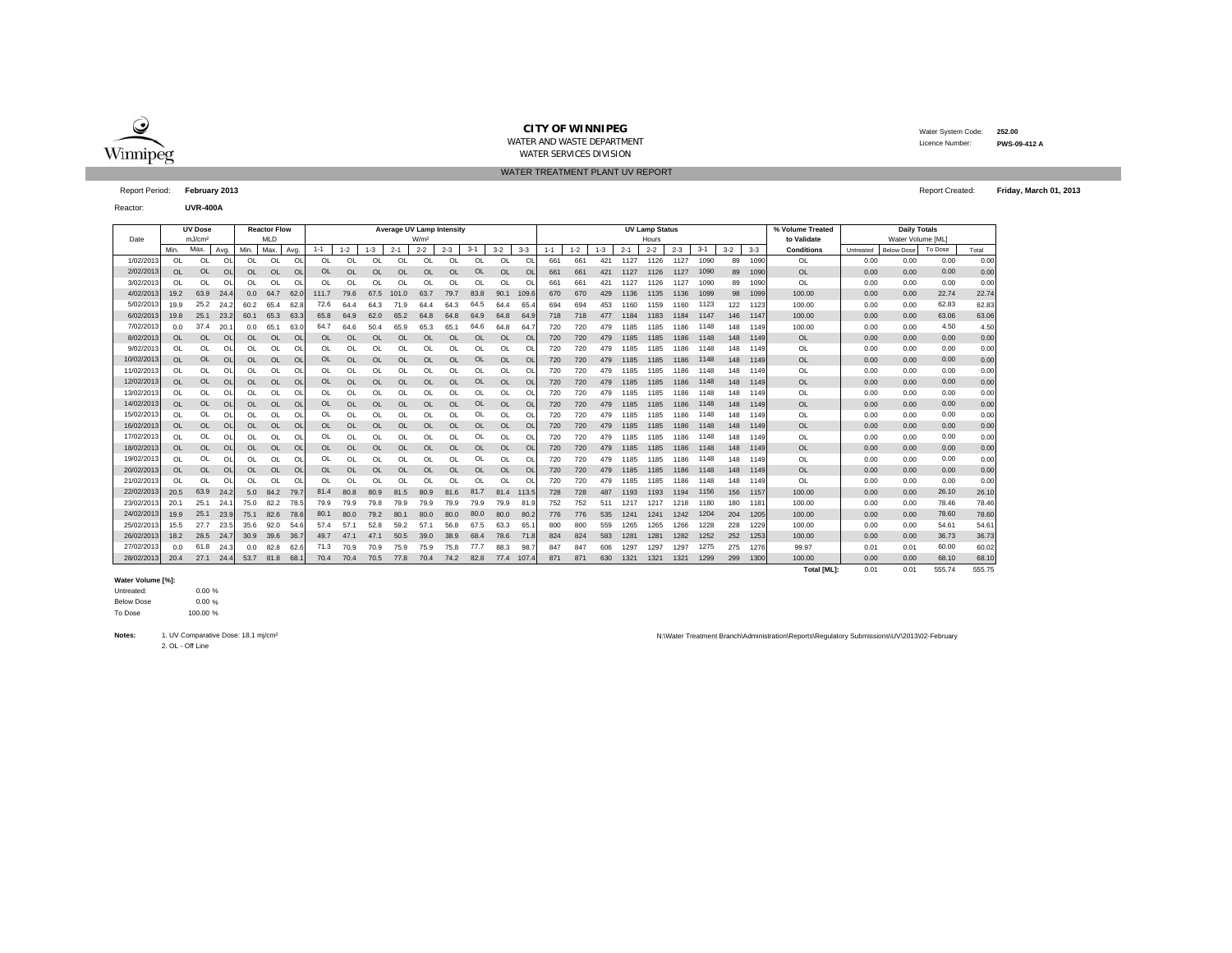

WATER TREATMENT PLANT UV REPORT

 Water System Code: **252.00** Licence Number:**PWS-09-412 A**

Report Period: **February 2013** Report Created: **Friday, March 01, 2013**

Reactor:**UVR-500A**

|            |           | <b>UV Dose</b>     |                |          | <b>Reactor Flow</b> |                | <b>Average UV Lamp Intensity</b> |           |           |           |                  |           |           |             |           |         |         |         |         | <b>UV Lamp Status</b> |         |         |         |         | % Volume Treated   | <b>Daily Totals</b> |                   |         |         |
|------------|-----------|--------------------|----------------|----------|---------------------|----------------|----------------------------------|-----------|-----------|-----------|------------------|-----------|-----------|-------------|-----------|---------|---------|---------|---------|-----------------------|---------|---------|---------|---------|--------------------|---------------------|-------------------|---------|---------|
| Date       |           | mJ/cm <sup>2</sup> |                |          | <b>MLD</b>          |                |                                  |           |           |           | W/m <sup>2</sup> |           |           |             |           |         |         |         |         | Hours                 |         |         |         |         | to Validate        |                     | Water Volume [ML] |         |         |
|            | Min.      | Max.               | Avg.           | Min      | Max.                | Avg            | $1 - 1$                          | $1 - 2$   | $1 - 3$   | $2 - 1$   | $2 - 2$          | $2 - 3$   | $3 - 1$   | $3 - 2$     | $3 - 3$   | $1 - 1$ | $1 - 2$ | $1 - 3$ | $2 - 1$ | $2 - 2$               | $2 - 3$ | $3 - 1$ | $3 - 2$ | $3 - 3$ | <b>Conditions</b>  | Untreated           | <b>Below Dose</b> | To Dose | Total   |
| 1/02/2013  | 20.8      | 26.4               | 24.0           | 65.3     | 72.8                | 69.            | OL                               | <b>OL</b> | <b>OL</b> | 194.2     | 110.8 111.4      |           | 135.4     | 111.0       | 110.8     | 2906    | 2561    | 4667    | 2880    | 4460                  | 3313    | 1466    | 1466    | 1466    | 100.00             | 0.00                | 0.00              | 69.04   | 69.04   |
| 2/02/2013  | 20.9      | 26.2               | 24.0           | 58.6     | 73.0                | 69.8           | <b>OL</b>                        | <b>OL</b> | <b>OL</b> | 189.4     | 112.0            | 112.4     | 132.9     | 112.2 112.0 |           | 2906    | 2561    | 4667    | 2904    | 4484                  | 3337    | 1490    | 1490    | 1490    | 100,00             | 0.00                | 0.00              | 69.82   | 69.82   |
| 3/02/2013  | 20.9      | 26.7               | 24.0           | 62.1     | 67.7                | 65.6           | OL                               | OL        | OL        | 191.8     | 105.3            | 105.8     | 136.1     | 105.6       | 105.4     | 2906    | 2561    | 4667    | 2928    | 4508                  | 3361    | 1514    | 1514    | 1514    | 100.00             | 0.00                | 0.00              | 65.56   | 65.56   |
| 4/02/2013  | 21.0      | 26.8               | 24.0           | 56.0     | 67.1                | 63.9           | <b>OL</b>                        | $\Omega$  | <b>OL</b> | 192.9     | 103.0            | 104.3     | 137.4     | 102.9       | 104.      | 2906    | 2561    | 4667    | 2952    | 4532                  | 3385    | 1538    | 1538    | 1538    | 100.00             | 0.00                | 0.00              | 63.88   | 63.88   |
| 5/02/2013  | 20.9      | 26.4               | 24.            | 58.2     | 64.7                | 61.            | OL                               | OI        | $\Omega$  | 190.0     | 100.0            | 103.5     | 135.7     | 98.8        | 102.4     | 2906    | 2561    | 4667    | 2976    | 4556                  | 3409    | 1562    | 1562    | 1562    | 100.00             | 0.00                | 0.00              | 61.31   | 61.31   |
| 6/02/2013  | 21.0      | 26.5               | -24.           | 58.4     | 63.9                | 60.6           | OL                               | <b>OL</b> | <b>OL</b> | 192.9     | 99.7             | 104.9     | 137.0     | 97.7        | 104.2     | 2906    | 2561    | 4667    | 3000    | 4580                  | 3433    | 1586    | 1586    | 1586    | 100.00             | 0.00                | 0.00              | 60.37   | 60.37   |
| 7/02/2013  | 21.0      | 34.2               | 29.3           | 34.1     | 63.3                | 40.6           | OL                               | $\Omega$  | ΩL        | 190.9     | 97.4             | 102.3     | 137.3     | 86.7        | 105.      | 2906    | 2561    | 4667    | 3024    | 4604                  | 3457    | 1610    | 1610    | 1610    | 100.00             | 0.00                | 0.00              | 40.63   | 40.63   |
| 8/02/2013  | 24.1 34.0 |                    | 29.8           | 34.7     | 45.8                | 40.7           | OL                               | <b>OL</b> | OL.       | 194.2     | 97.9             | 103.9     | 141.1     | 88.4        | 109.      | 2906    | 2561    | 4667    | 3048    | 4628                  | 3481    | 1634    | 1634    | 1634    | 100.00             | 0.00                | 0.00              | 40.07   | 40.07   |
| 9/02/2013  | 24.3      | 33.0               | 29.            | 34.7     | 45.9                | 40.            | OL                               | $\Omega$  | $\Omega$  | 192.9     | 96.1             | 102.4     | 141.6     | 89.4        | 110.9     | 2906    | 2561    | 4667    | 3072    | 4652                  | 3505    | 1658    | 1658    | 1658    | 100.00             | 0.00                | 0.00              | 40.56   | 40.56   |
| 10/02/2013 | 23.7      | 32.8               | 29.3           | 35.1     | 46.1                | 40.9           | <b>OL</b>                        | OL        | <b>OL</b> | 190.4     | 94.9             | 101.0     | 140.9     | 88.4        | 111.0     | 2906    | 2561    | 4667    | 3096    | 4676                  | 3529    | 1682    | 1682    | 1682    | 100.00             | 0.00                | 0.00              | 40.96   | 40.96   |
| 11/02/2013 | 24.1      | 32.8               | 29.4           | 34.8     | 46.0                | 40.5           | OL                               | OL        | OL        | 188.2     | 93.8             | 99.7      | 140.4     | 87.8        | 110.4     | 2906    | 2561    | 4667    | 3120    | 4700                  | 3553    | 1706    | 1706    | 1706    | 100.00             | 0.00                | 0.00              | 40.55   | 40.55   |
| 12/02/2013 | 24.1      | 33.0               | 29.            | 33.1     | 45.3                | 39.9           | OL                               | OL        | <b>OL</b> | 186.2     | 92.9             | 98.8      | 139.3     | 87.8        | 110.8     | 2906    | 2561    | 4667    | 3144    | 4724                  | 3577    | 1730    | 1730    | 1730    | 100.00             | 0.00                | 0.00              | 40.02   | 40.02   |
| 13/02/2013 | 24.2      | 33.6               | 30.            | 34.6     | 45.7                | 38.4           | OL                               | $\Omega$  | $\Omega$  | 185.0     | 95.0             | 99.5      | 141.1     | 88.9        | 113.8     | 2906    | 2561    | 4667    | 3168    | 4748                  | 3601    | 1754    | 1754    | 1754    | 100.00             | 0.00                | 0.00              | 38.43   | 38.43   |
| 14/02/2013 | 23.8      | 31.3               | 28.            | 38.5     | 46.8                | 42.6           | OL                               | <b>OL</b> | OL.       | 185.6     | 95.3             | 100.3     | 138.1     | 87.8        | 113.      | 2906    | 2561    | 4667    | 3192    | 4772                  | 3625    | 1778    | 1778    | 1778    | 100,00             | 0.00                | 0.00              | 42.57   | 42.57   |
| 15/02/2013 | 23.4      | 31.2               | 28.5           | 39.1     | 46.6                | 42.6           | OL                               | $\Omega$  | <b>OL</b> | 186.5     | 95.4             | 100.7     | 137.3     | 88.3        | 113.3     | 2906    | 2561    | 4667    | 3216    | 4796                  | 3649    | 1802    | 1802    | 1802    | 100.00             | 0.00                | 0.00              | 42.58   | 42.58   |
| 16/02/2013 | 23.3      | 30.8               | 28.            | 39.0     | 48.3                | 43.0           | OL                               | <b>OL</b> | <b>OL</b> | 185.4     | 93.8             | 99.7      | 134.5     | 86.7        | 112.4     | 2906    | 2561    | 4667    | 3240    | 4820                  | 3673    | 1826    | 1826    | 1826    | 100.00             | 0.00                | 0.00              | 42.98   | 42.98   |
| 17/02/2013 | 22.4      | 29.5               | 27.3           | 41.0     | 49.8                | 44.9           | OL                               | OL        | <b>OL</b> | 190.5     | 93.3             | 104.2     | 133.2     | 87.0        | 113.3     | 2906    | 2561    | 4667    | 3264    | 4844                  | 3697    | 1850    | 1850    | 1850    | 100.00             | 0.00                | 0.00              | 44.91   | 44.91   |
| 18/02/2013 | 20.6      | 29.1               | -24.           | 41.8     | 60.7                | 54.6           | <b>OL</b>                        | <b>OL</b> | <b>OL</b> | 200.2     | 97.9             | 116.0     | 134.5     | 90.5        | 115.2     | 2906    | 2561    | 4667    | 3288    | 4868                  | 3721    | 1874    | 1874    | 1874    | 100.00             | 0.00                | 0.00              | 54.53   | 54.53   |
| 19/02/201  | 20.6      | 26.8               | 24.2           | 50.2     | 60.2                | 56.0           | OL                               | OL        | OL        | 187.3     | 92.8             | 112.2     | 129.5     | 90.5        | 109.      | 2906    | 2561    | 4667    | 3312    | 4892                  | 3745    | 1898    | 1898    | 1898    | 100.00             | 0.00                | 0.00              | 56.03   | 56.03   |
| 20/02/2013 | 0.0       | 37.1               | 24.3           |          | $0.0$ 116.0         | 54.8           | <b>OL</b>                        | <b>OL</b> | <b>OL</b> | 168.8     | 89.3             | 107.5     | 127.6     | 90.3        | 109.3     | 2906    | 2561    | 4667    | 3322    | 4901                  | 3755    | 1908    | 1908    | 1907    | 98.65              | 0.15                | 0.15              | 21.26   | 21.55   |
| 21/02/2013 | <b>OL</b> | <b>OL</b>          | O <sub>l</sub> | $\Omega$ | <b>OL</b>           | $\circ$        | OL                               | ЮI        | <b>OL</b> | $\Omega$  | $\Omega$         | $\Omega$  | OL        | $\Omega$    | OL        | 2906    | 2561    | 4667    | 3322    | 4901                  | 3755    | 1908    | 1908    | 1907    | OL                 | 0.00                | 0.00              | 0.00    | 0.00    |
| 22/02/2013 | <b>OL</b> | <b>OL</b>          | OL             | OL       | OL                  | OL             | OL                               | <b>OL</b> | OL        | <b>OL</b> | <b>OL</b>        | <b>OL</b> | OL        | <b>OL</b>   | <b>OL</b> | 2906    | 2561    | 4667    | 3322    | 4901                  | 3755    | 1908    | 1908    | 1907    | <b>OL</b>          | 0.00                | 0.00              | 0.00    | 0.00    |
| 23/02/2013 | OL        | OL                 | Ol             | OL       | OL                  | OL             | OL                               | OL        | OL        | OL        | OL               | OL        | OL        | OL          | $\Omega$  | 2906    | 2561    | 4667    | 3322    | 4901                  | 3755    | 1908    | 1908    | 1907    | OL                 | 0.00                | 0.00              | 0.00    | 0.00    |
| 24/02/2013 | <b>OL</b> | OL                 | O <sub>l</sub> | OL       | <b>OL</b>           | O <sub>l</sub> | <b>OL</b>                        | <b>OL</b> | <b>OL</b> | OL        | OL               | <b>OL</b> | <b>OL</b> | <b>OL</b>   | <b>OL</b> | 2906    | 2561    | 4667    | 3322    | 4901                  | 3755    | 1908    | 1908    | 1907    | OL                 | 0.00                | 0.00              | 0.00    | 0.00    |
| 25/02/2013 | 20.6      | 34.4               | 24.            | 8.6      | 65.1                | 62.9           | OL                               | OL        | OL.       | 123.8     | 101.6            | 103.0     | 150.3     | 101.2       | 104.      | 2906    | 2562    | 4667    | 3329    | 4908                  | 3762    | 1915    | 1915    | 1914    | 100.00             | 0.00                | 0.00              | 18.39   | 18.39   |
| 26/02/2013 | 20.9      | 26.7               | 24.            | 57.8     | 65.1                | 62.0           | <b>OL</b>                        | $\Omega$  | <b>OL</b> | 118.9     | 100.0            | 100.0     | 154.5     | 99.9        | 100.3     | 2906    | 2562    | 4667    | 3353    | 4932                  | 3786    | 1939    | 1939    | 1938    | 100.00             | 0.00                | 0.00              | 62.03   | 62.03   |
| 27/02/2013 | 0.0       | 24.9               | 24.            | 0.0      | 63.7                | 61.            | OL                               | Ol        | <b>OL</b> | 106.3     | 98.9             | 98.9      | 140.6     | 99.7        | 99.       | 2906    | 2562    | 4667    | 3360    | 4940                  | 3793    | 1946    | 1946    | 1945    | 99.77              | 0.02                | 0.02              | 18.36   | 18.40   |
| 28/02/2013 |           | $0.0$ 92.5         | 24.6           | 0.0      | 76.4                | 67.6           | 109.0                            | 102.4     | 270.8     | 127.7     | 104.8            | 143.1     | 139.6     | 106.8       | 108.4     | 2907    | 2563    | 4669    | 3360    | 4940                  | 3793    | 1948    | 1947    | 1947    | 100.00             | 0.00                | 0.00              | 4.37    | 4.37    |
|            |           |                    |                |          |                     |                |                                  |           |           |           |                  |           |           |             |           |         |         |         |         |                       |         |         |         |         | <b>Total [ML]:</b> | 0.17                | 0.17              | 1079.20 | 1079.53 |

**Water Volume [%]:**

0.02 % .<br>2 % Below Dose Untreated:

 % To Dose

2. OL - Off Line **Notes:**1. UV Comparative Dose: 18.1 mj/cm²